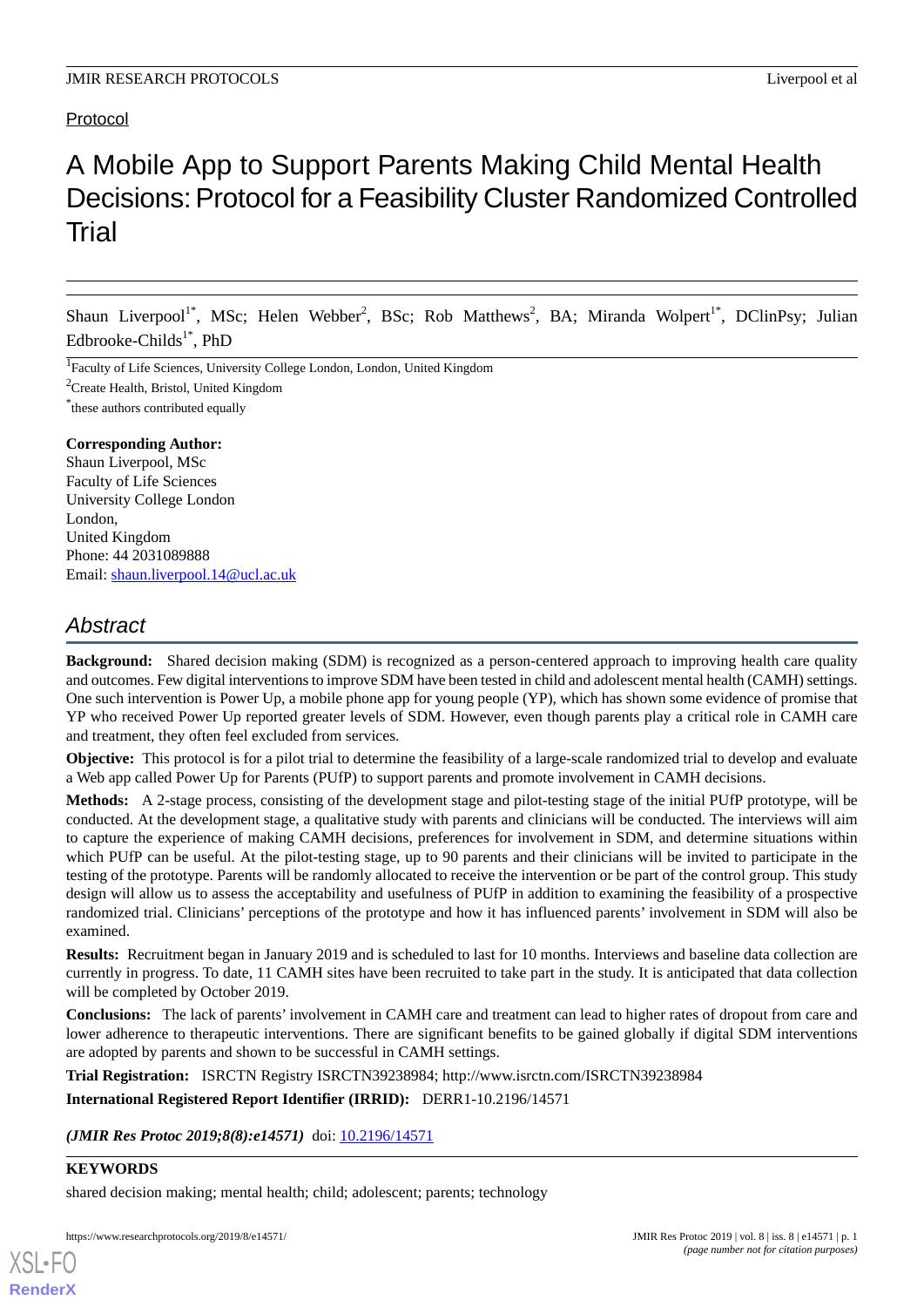# *Introduction*

#### **Background**

Worldwide, up to 20% of children and adolescents suffer from a disabling mental illness [[1,](#page-10-0)[2](#page-10-1)]. In England alone, 1 in 8 (12.8%) of 5 to 19 year olds have at least one mental health disorder [[3\]](#page-11-0). As a result, families are faced with many decisions, such as how, when, and where to seek help [[4\]](#page-11-1); agreeing on treatment options when more than 1 treatment option is available  $[5,6]$  $[5,6]$ ; agreeing on the goals of treatment [\[7](#page-11-4)[,8\]](#page-11-5); and agreeing on the diagnostic tests [\[9\]](#page-11-6). However, making decisions for young people (YP) with mental health problems can be challenging, as evident by the high levels of disagreement between parents, YP, and clinicians [[10](#page-11-7)-[21](#page-11-8)]. Researchers and practitioners suggest that the implementation of shared decision making (SDM) in child and adolescent mental health services (CAMHS) can be one approach to reduce treatment disagreements [\[22](#page-11-9)] and successfully manage the decision-making process that involves balancing multiple perspectives [[23,](#page-11-10)[24](#page-11-11)].

SDM is recognized as a person-centered approach to improving health care quality and outcomes and has been advocated across many health settings, including child and adolescent mental health (CAMH) [[23,](#page-11-10)[25](#page-11-12),[26\]](#page-12-0). SDM is defined as the communication process that allows service users and service providers to collaborate when making care and treatment decisions [[27\]](#page-12-1). Although there is an increasing demand to include SDM in health care in support of a person-centered approach, attempting to do this in CAMH settings has been met with particular challenges [[28\]](#page-12-2).

In adult settings, decisions are *usually* made between the patient and the clinician or, in the case of a triad, the carer is usually another adult. In CAMH settings, the SDM process is unique as it involves a sometimes-complex triad relationship [[27](#page-12-1)[,29](#page-12-3)] between clinicians, children, and parents. Previous studies have mainly focused on the dyad relationships between physicians and patients; therefore, the areas where triad relationships exist have been less understood. When implementing SDM in CAMH, clinicians are forced to moderate highly stressed parents and children and have complex conversations [[23\]](#page-11-10).

Researchers highlight common emotional states such as anxiety, distress, sadness, and worry among families involving a child with a mental illness [[30](#page-12-4)[-33](#page-12-5)]. Parents as primary care providers must adopt the responsibilities of caring for a child with mental challenges, which affects their own quality of life [\[34](#page-12-6)-[36\]](#page-12-7). Yet, many studies show that parents feel stigmatized and excluded from services [[35](#page-12-8)[,37](#page-12-9)]. Parents feel as if they lack the necessary support from services to help them with supporting their sometimes-unstable child. However, the SDM literature is scarce on whether these emotional factors positively or negatively impact parental decision-making involvement.

As parents are expected to play a critical role in care and treatment, for example, as copatients (family therapy) or as cotherapists (cognitive behavioral therapy), or be the direct focus of the intervention (parent training) [[38,](#page-12-10)[39](#page-12-11)], it is crucial that these parents are involved in the decision-making process. Studies show that involving service users in CAMH care and

treatment decisions is associated with improved health outcomes [[40\]](#page-12-12) and higher satisfaction with services [[41\]](#page-12-13). Therefore, parents need support to play an active role in the decision-making process.

Improving SDM in CAMH settings can be accomplished when there is an understanding of the factors impacting how parents make or wish to make intervention or care decisions, and when clinicians are able to offer the necessary support for families to be involved in this type of decision making process. SDM includes the notion of a medical encounter as a *meeting of experts*—the physician as an expert in medicine and the patient/parent as an expert in his or her own life, values, and circumstances [\[42](#page-12-14)]. British law states that decisions should be made with the child's best interest at heart [[43\]](#page-12-15). Therefore, the decision needs of parents and children should be addressed to accomplish quality decisions, where the quality of the decision is judged as *good* if there is consistency with the decision maker's own values and satisfaction with the decisions made while participating in SDM [\[44](#page-12-16)].

#### **Rationale**

The prevalence and burden of CAMH on the National Health Service (NHS) is substantial, and supporting large numbers of families at face-to-face sessions can be a challenge [[45\]](#page-12-17); therefore, the use of digital technology can increase access to interventions [\[46](#page-12-18),[47\]](#page-12-19). Mobile technology (ie, mobile phones, tablets, and laptops) use has been on the rise and is estimated to reach 6.1 billion users by 2020 [\[48](#page-13-0)]. This offers the opportunity to take advantage of mobile health (mHealth). mHealth is the general term for the use of mobile phones and other wireless technology in clinical practice [\[49](#page-13-1)]. Despite the growing number of mHealth apps, the level of awareness and usability of such apps by patients are reported as still relatively low. Nevertheless, the majority of those who use health apps find them to be beneficial and helpful for living a healthier lifestyle [[50\]](#page-13-2).

Power Up is an app, co-designed with YP, to empower YP to take an active role in SDM. Power Up has received positive findings, with YP reporting greater levels of SDM after the intervention period [\[51](#page-13-3)]. Building on Power Up, this study aims to involve end users in the development of an intervention, called Power Up for Parents (PUfP), to promote SDM and support parents of children and YP accessing CAMHS.

#### **Research Questions**

The primary research aim for this feasibility study is to develop and investigate whether it is feasible and acceptable to conduct a prospective randomized controlled trial (RCT) of an evidence-based mobile app to promote SDM in families accessing CAMHS.

The following research questions will be addressed:

- 1. Is PUfP acceptable and useful for parents and health care professionals?
- 2. What is the eligibility, participant consenting rates, adherence, and engagement rates of participants using PUfP?

 $XS$  • FO **[RenderX](http://www.renderx.com/)**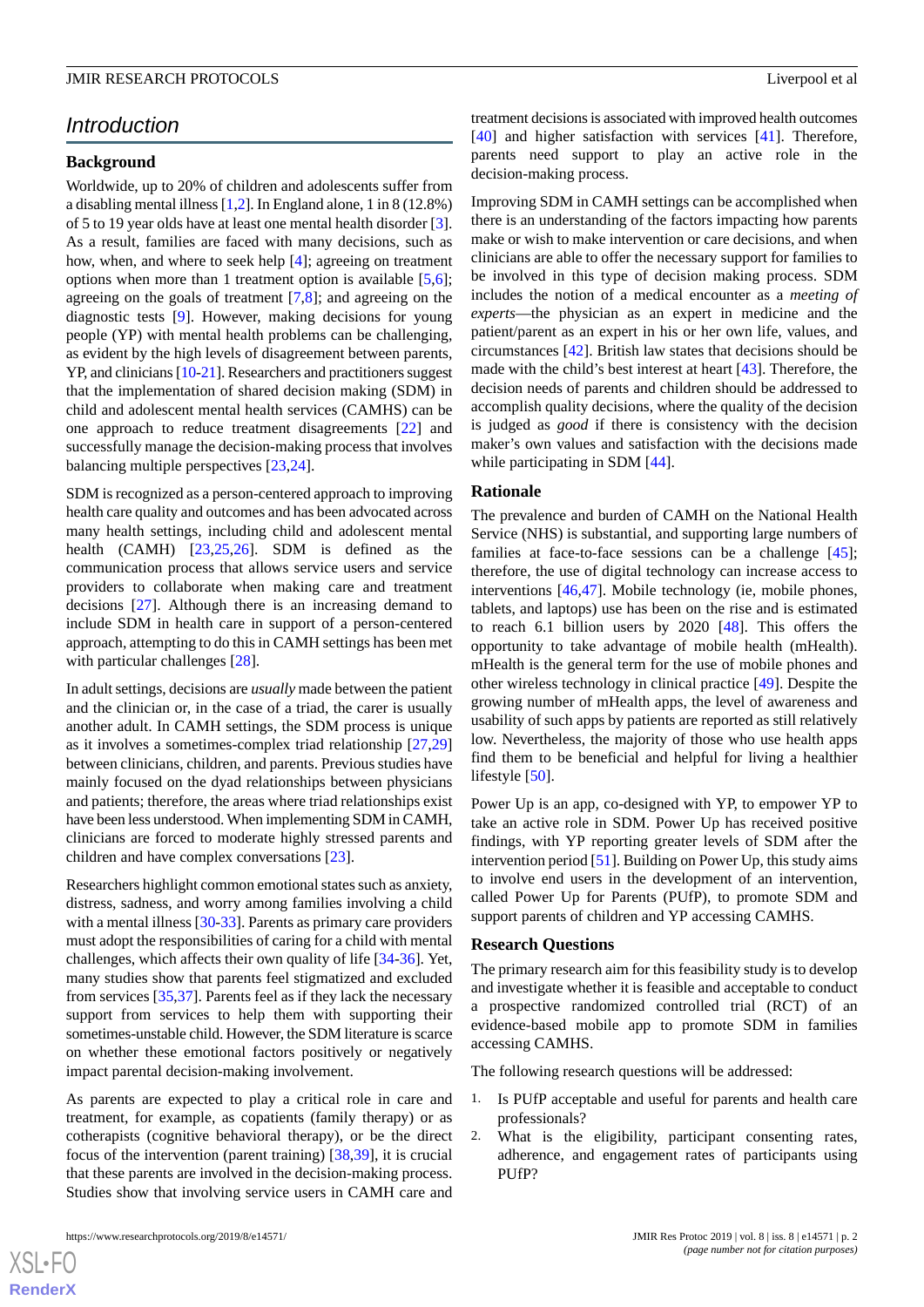- 3. Are the outcome measures appropriate and acceptable for a prospective RCT?
- 4. What are the potential barriers and enablers to conducting a prospective RCT?
- 5. Which data collection procedures are appropriate and acceptable?
- 6. What is the scope of the pilot data collected from users and nonusers of PUfP?
- 7. Can the feedback from PUfP users be used to further refine the prototype for the prospective RCT?

# *Methods*

### **Design**

This a 2-stage study involving a development stage (stage 1) where the intervention will be user-tested by clinicians and parents, and suggestions will be obtained for usage and upgrading of the prototype. The pilot-testing stage (stage 2) is a 3-arm, cluster randomized pilot trial with parents accessing CAMHS.

### **Study Setting**

<span id="page-2-0"></span>The study team has identified CAMH sites from 18 NHS trusts throughout England. The study team identified and agreed to use 9 London and 9 non-London sites. CAMHS is being used as a broad term for all services that work with children and YP who are experiencing mental health challenges. However, the

**Figure 1.** The home screen.

focus centers around, but is not limited to, specialist CAMHS, where children and YP receive services from a multidisciplinary team that includes psychologists and psychiatrists.

### **Intervention: Power Up for Parents**

The PUfP app is an amended version of the original Power Up app that supports and promotes SDM in CAMH settings. The original Power Up is a mobile app used by YP to empower and encourage them to take an active role in the decision-making process [[52,](#page-13-4)[53\]](#page-13-5).

The development of the PUfP prototype was guided by the Workbook for Developing and Evaluating Patient Decision Aids [\[54](#page-13-6)] and the Ottawa Decision Support Framework [[55\]](#page-13-7). The prototype (see [Figure 1\)](#page-2-0) was informed by a scoping review of existing parent-targeted SDM interventions used in CAMH. A further systematic review was conducted to inform the content of PUfP. We consulted the National Children's Bureau Families Research Advisory Group (FRAG) to obtain input on the study design and how to improve the intervention before the study began. A steering committee involving parents with experience of having a child with mental health problems and the digital lead at the Anna Freud National Centre for Children and Families (AFNCCF) also offered input on the design of PUfP. The content will be screened by various parent groups and professionals before being used in the pilot study. The overall structure of the app's content is as follows.

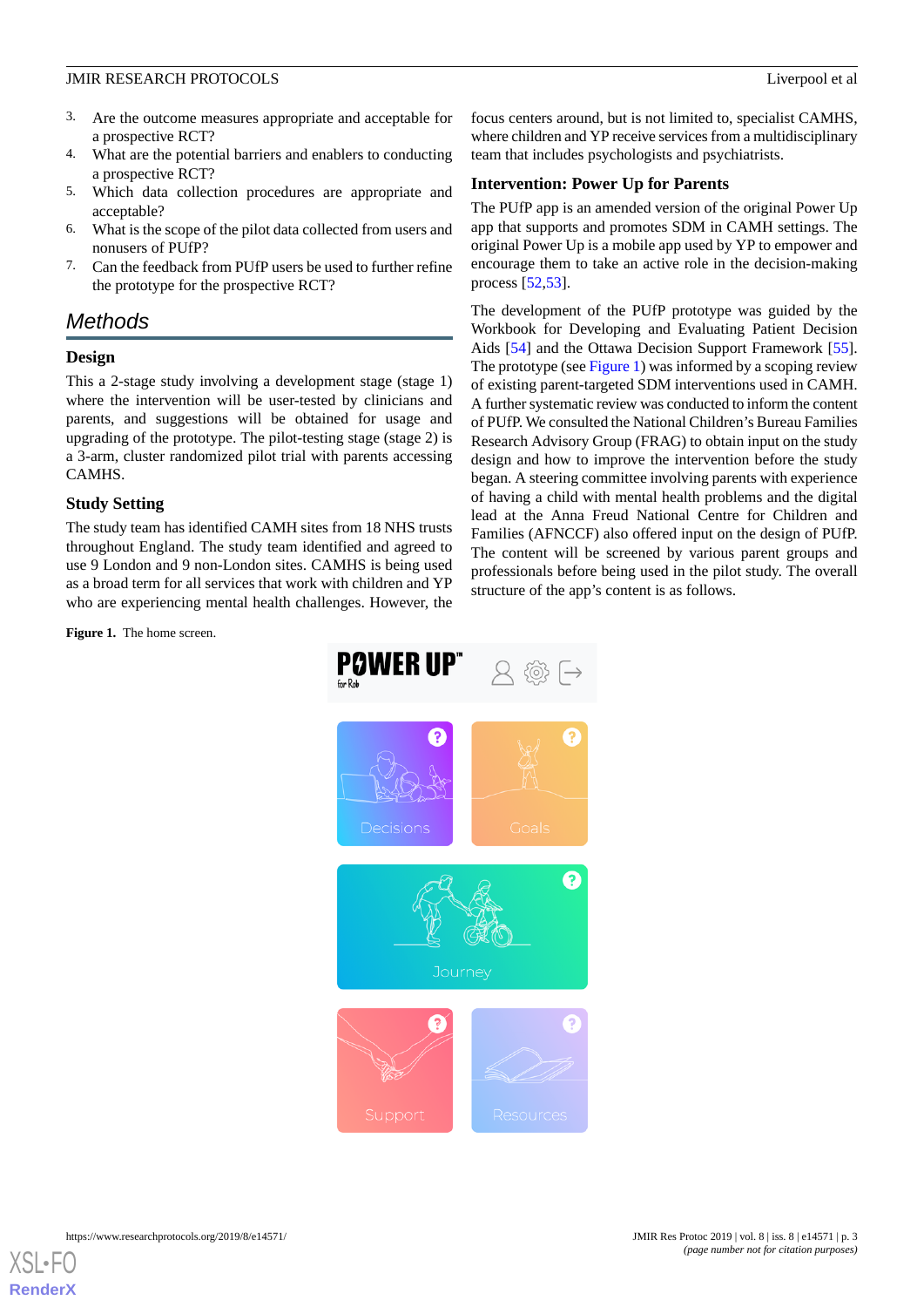This feature can be used in sessions or between sessions to record and track goals as they are discussed with health care professionals and the child. This will allow users to plan and record any questions or concerns they have so that they can

address them at the next session (see [Figure 3](#page-4-0)).

#### *Decision*

This is a decision aid that guides users to seek information about treatment options and the benefits and risks of each option, to track decisions, and to record where more information or support is needed. In addition, as this is a triad relationship, users will be prompted to involve others in the decision-making process by seeking preferences from clinicians, child, or other appropriate persons (see [Figure 2\)](#page-3-0).

<span id="page-3-0"></span>**Figure 2.** The decision tab.

| <b>POWER UP"</b><br>for Rob                                                   | $\bar{\rightarrow}$<br><b>)</b> 전 |
|-------------------------------------------------------------------------------|-----------------------------------|
| <b>New Decision</b>                                                           |                                   |
| Name                                                                          |                                   |
|                                                                               |                                   |
| Description                                                                   |                                   |
|                                                                               |                                   |
|                                                                               |                                   |
|                                                                               |                                   |
| ♦                                                                             |                                   |
| How important is this decision?                                               |                                   |
| ı                                                                             | 5                                 |
| Who should be involved?                                                       |                                   |
| Select a person from the dropdown (or choose 'new') and<br>click the + symbol |                                   |
| New                                                                           | $\div$                            |
| When is it due?                                                               |                                   |
| 22/21                                                                         |                                   |

*Goal*

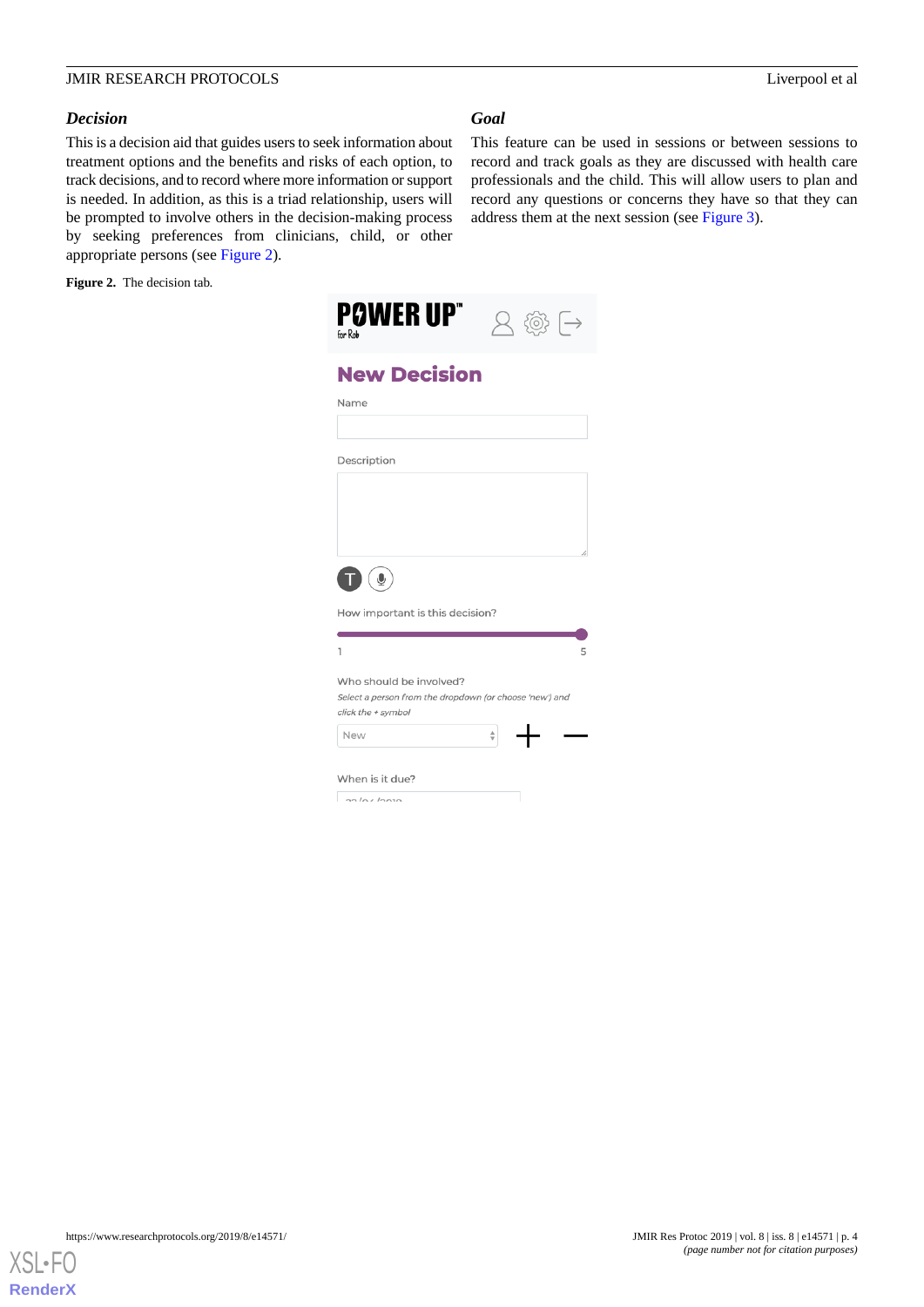#### <span id="page-4-0"></span>Figure 3. The goal tab.

| <b>POWER UP"</b><br>for Rob |                      |     | $2 \circledcirc$ $\rightarrow$    |
|-----------------------------|----------------------|-----|-----------------------------------|
| <b>New Goal</b>             |                      |     |                                   |
| Name                        |                      |     |                                   |
| <b>Related Decision</b>     |                      |     |                                   |
| None                        |                      |     | $\frac{\triangle}{\triangledown}$ |
| Description                 |                      |     |                                   |
|                             |                      |     |                                   |
|                             |                      |     |                                   |
|                             |                      |     |                                   |
| $\overline{\mathbb{Q}}$     |                      |     |                                   |
|                             | <b>Goal Progress</b> |     |                                   |
|                             |                      |     |                                   |
|                             | $\Omega$             | 100 |                                   |
| <b>Back</b>                 |                      |     | Submit                            |

#### *Journey*

<span id="page-4-1"></span>This feature allows parents to reflect on their emotions or issues that may be affecting the decision-making process. A parent can decide to share this content with the child and the clinician, and it can be used during and within sessions to keep track of the decision-making journey from user readiness to outcomes. Expectations, experiences, and reflections can all be recorded here using the diary function (see [Figure 4](#page-4-1)).

**Figure 4.** The journey tab.

#### *Support*

This section will host a tool to allow parents to identify and express views about various stressors affecting the decision-making process. Users will be able to think about things that are stressful and explore ways to manage these. They can track feelings about decisions and explore where additional emotional support is required (see [Figure 5\)](#page-5-0).

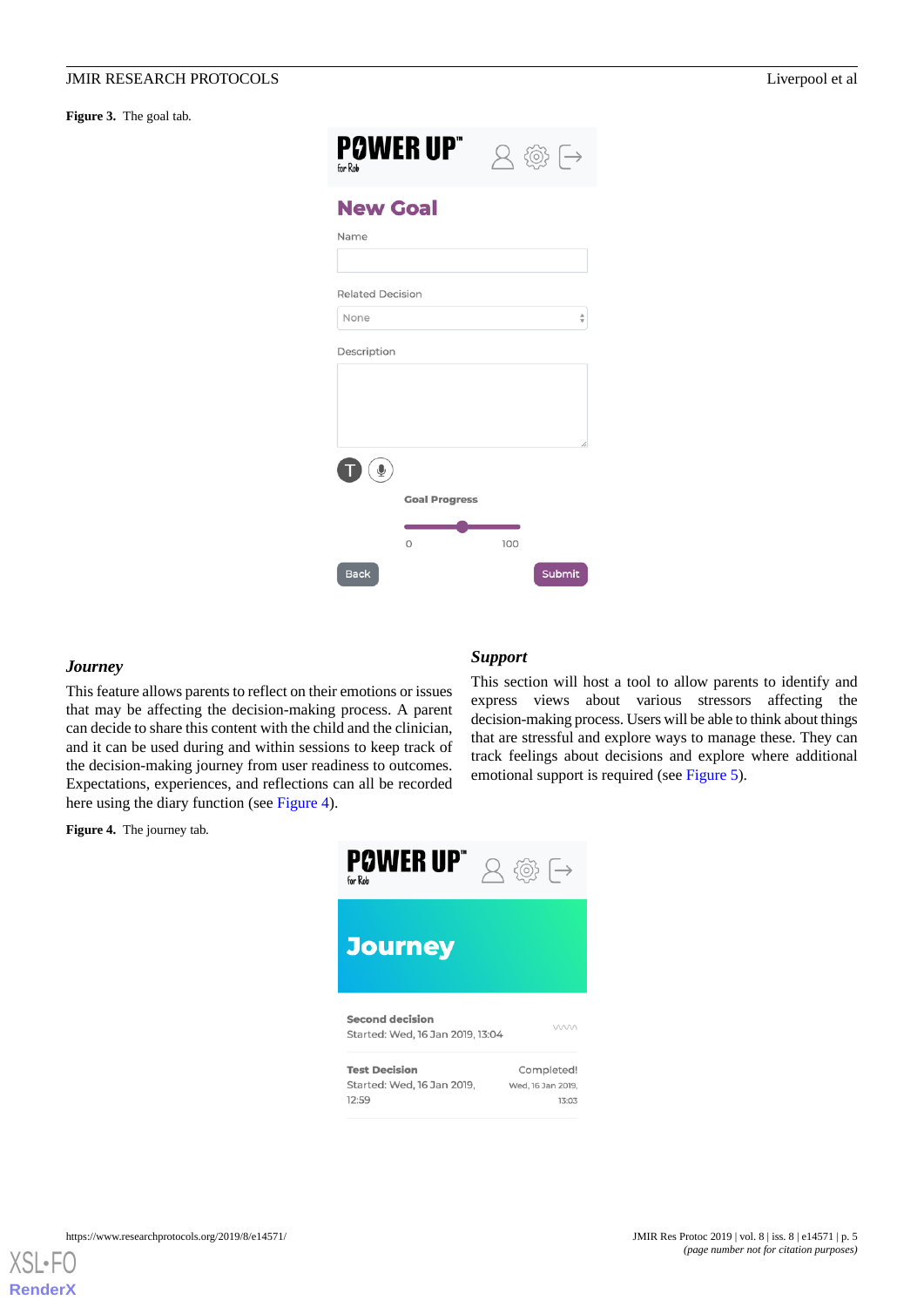<span id="page-5-0"></span>**Figure 5.** The support tab.



<span id="page-5-1"></span>**Figure 6.** The resources tab.



#### *Resources*

[XSL](http://www.w3.org/Style/XSL)•FC **[RenderX](http://www.renderx.com/)**

This section includes useful contact details that can signpost users to further support and guidance. Parents can also upload their own resources to help with the decision-making process and include contacts that they find most helpful (see [Figure 6\)](#page-5-1).

#### **Recruitment**

#### *Clinicians*

All clinicians at the selected NHS sites will be invited to an information session where they will receive information about the study and be given the opportunity to further assist in developing the inclusion criteria for parent participants and inform the recruitment process. This will allow interested



*(page number not for citation purposes)*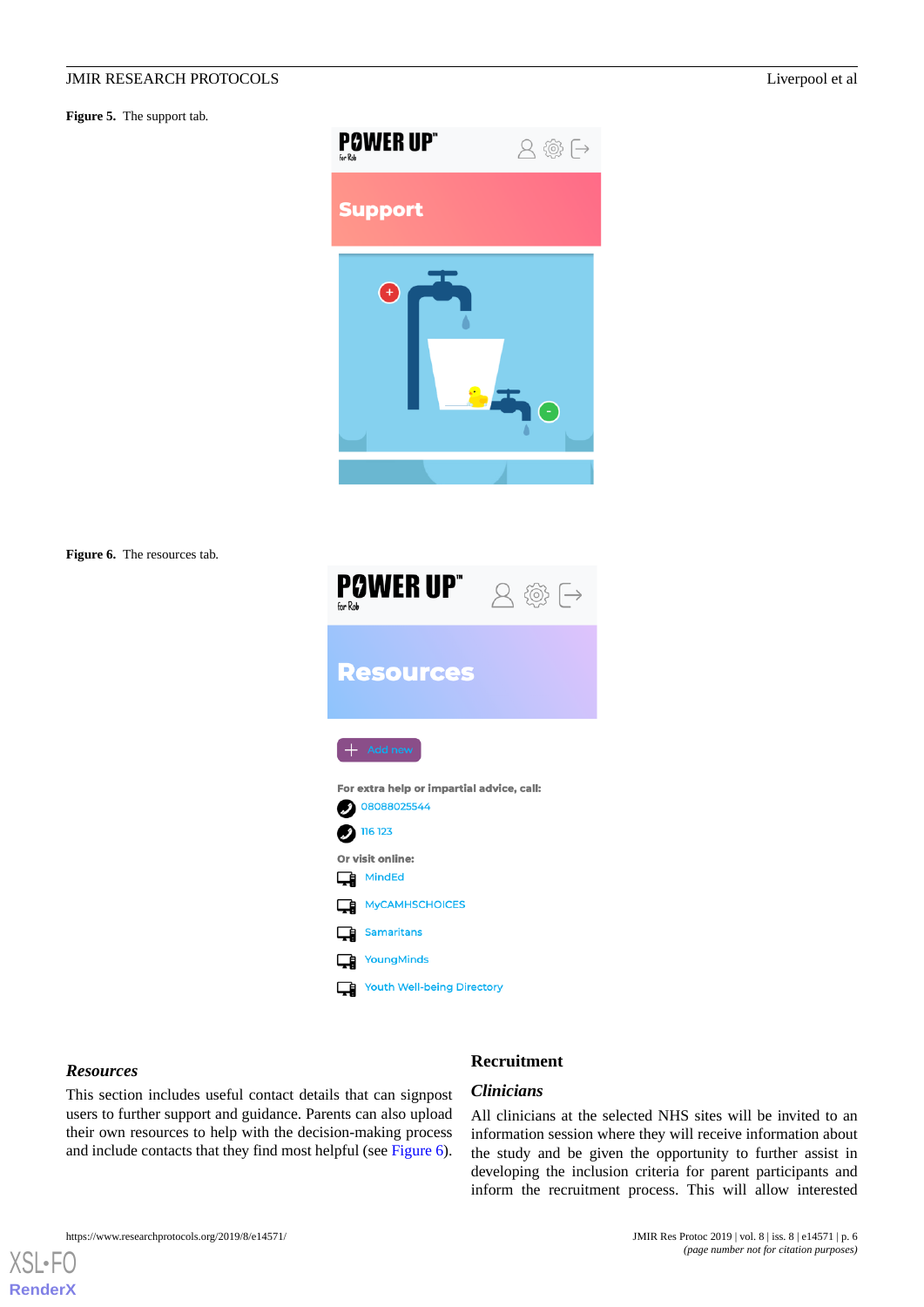clinicians to identify themselves to the research team and become early active participants in the trial. Clinicians for the purpose of this study will support the recruitment process by identifying parent participants within their practice and also, as participants themselves, to inform the development of PUfP and provide feedback on its impact.

#### *Parents*

On the basis of the inclusion/exclusion criteria agreed at the information session, clinicians will strategically scan their patient list and select suitable participants. At a subsequent meeting with the families, clinicians will solicit interest in participation by sharing some information about the aims of the study. If the family expresses interest in taking part, their contact details will be added to the site's database of potential participants. The key person at the site will supply the researcher with the database of contact details to invite the parents to participate.

Posters will be placed at participating NHS sites, and parents can also voluntarily contact researchers to express interest in participating. Various parent groups will also advertise the study; therefore, parents may also contact researchers without being identified by clinicians. In addition, the research team will visit the selected CAMHS to recruit participants on clinic days. All parents will be screened to ensure they meet the inclusion criteria. The preliminary inclusion/exclusion criteria are given below.

The inclusion criteria included the following:

- 1. Over the age of 18 years
- 2. No known diagnosed mental health issues
- 3. Ability to speak and understand English
- 4. Parent of at least one young person (>11 years) attending **CAMHS**

The exclusion criteria included the following:

- 1. Concurrent and/or involvement in other research that is likely to interfere with the intervention
- Parents or guardians in cases where the child/young person is being treated under a section of the Mental Health Act

### *Patient and Public Involvement*

Patient and public involvement (PPI) will be conducted throughout the development of PUfP. The opinions and guidance of parent experts and clinicians will be obtained through consultations on the content and the design of the app. We conducted a 3-part consultation session with the FRAG. First, an email consultation round was conducted where the FRAG provided input on the value of PUfP and identified groups of parents that the research team should target for recruitment. Then, the study design and an example of how the intervention might be used were presented to the group. The pros and cons of various modalities for PUfP were discussed along with general thoughts and concerns on the study design. At the final consultation, parents further discussed how service users could use and benefit from the PUfP in practice.

#### **Procedure and Materials**

NHS sites were identified through consultations with supervisors and other researchers at the AFNCCF and University College London (UCL). CAMHS were recruited from across England, and a key contact person was identified at each site. The contact person will circulate information about the study to all clinicians. Then clinicians will be invited to an information session where they will receive further information about the study. The team will then begin to identify suitable participants already accessing their services based on the inclusion/exclusion criteria further developed at this session. This will be a transparent process where clinicians will scan their patient list and select suitable participants.

Clinicians will then inquire if the selected families are interested in the study and add them to the site's database of interested participants. Each clinician can continue to add names to the database, and the key contact will provide the updated list of interested participants with their respective contact details as new participants are recruited.

In addition, researchers will attend clinics to distribute flyers and recruit onsite volunteer participants. Parent support groups at the CAMHS services will also be approached, and parents will be given the opportunity to volunteer as participants after information about the study is shared. These forms of recruitment will be guided and informed by PPI participants (parent networks) whose expertise is being sourced to inform the recruitment process.

#### *Stage 1 (Development Stage)*

This stage will involve semistructured interviews and focus groups to obtain qualitative data for the design and content of the PUfP prototype. All participants (ie, clinicians and parents) will be sent information sheets and consent forms in advance of the interviews and focus groups. In addition to gathering parents' experiences of decision making in CAMHS, an existing prototype of PUfP will be presented, and suggestions for content and prototype upgrades will be obtained. Focus groups are expected to last up to 90 minutes, and interviews (phone or face to face) to last up to 1 hour. The aim is to achieve saturation or involve a minimum sample of 12 interviews or 2 focus group discussions per group [[56](#page-13-8)[,57](#page-13-9)]. After the first 10 interviews, saturation for this study is reached once no new material emerges after further 3 consecutive interviews [[58\]](#page-13-10).

In the focus groups and interviews, participants will review the current prototype on materials supplied by the researcher. Feedback on all aspects of the prototype will be requested, and questions about the additional support needs and recommendations for the upgrade will be asked. In addition, the usefulness of the intervention and preference for modality will be sought. At the end of the focus groups and interviews, participants will be debriefed and advised to contact researchers with any further questions or suggestions via our contact details previously given on the information sheets.

### *Stage 2 (Pilot-Testing Stage)*

The 18 sites identified will be randomly assigned to either control or 1 of the 2 intervention groups. Intervention group 1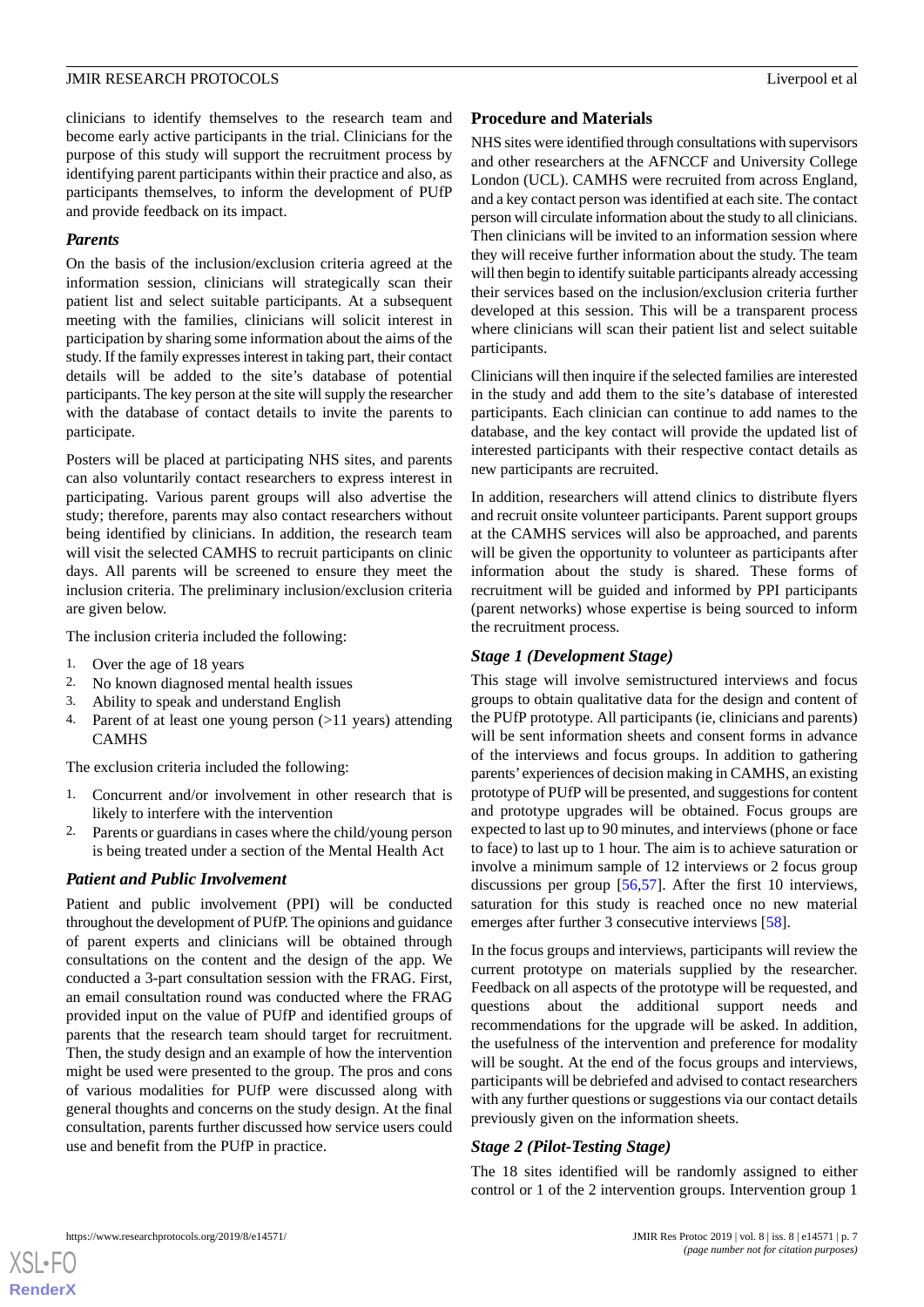(IG1) will receive the prospective version 1 of PUfP, which includes the *Support* and *Resources* features. Intervention group 2 (IG2) will receive version 2 of PUfP without these 2 features. The cluster randomization was completed independently of the research team, using R software guided by the balance algorithm [[59\]](#page-13-11). Participant-level randomization will not be conducted for this study and parents at all selected sites will have a chance to participate in the study. The Standard Protocol Items: Recommendations for Interventional Trials (SPIRIT) diagram (see [Table 1\)](#page-7-0) and flow diagram (see [Multimedia Appendix 1](#page-10-2)) illustrates the pathway through the trial, based on the trial protocol (version 1.3, November 14, 2018) approved by the NHS Research Ethics Committee and the Health Research Authority.

Stage 2 involves reinviting previous participants and obtaining informed consent from all the participants. Participants will be identified and recruited in identical ways as in the development stage. Participants will then be assigned to use the prototype and give feedback on usefulness, usability, and acceptability of the intervention. Up to 90 parents, and their respective clinicians, will be invited to participate in this stage with approximately 30 being allocated version 1 of PUfP, another 30 being allocated

<span id="page-7-0"></span>**Table 1.** SPIRIT diagram for the Power Up for Parents feasibility trial.

version 2, and the remaining 30 as the control group, receiving no app but subject to the same battery of questionnaires and treatment as usual. A sample ranging from 10 to 30 per arm should allow for calculations of feasibility and standardized effect sizes that are small to medium  $[60,61]$  $[60,61]$  $[60,61]$  $[60,61]$ . Power calculations, based on repeated measures, within – between comparisons among 3 groups for a single measure across two occasions, indicated that a total sample size of 30 would provide a power of 0.8 to detect an effect size of 0.3. Participants will be assigned to an intervention or control group based on the site from which they have been recruited to avoid contamination.

Participants will meet with the researcher at a time convenient to them, to complete a battery of baseline questionnaires, which consists of SDM measures, the experience of service, and decisional conflict measures. Participants will have the choice to complete these online or using paper and pencil. Depending on which group the participants belong to (IG1 and IG2), they will receive help to access the app and be given a guided tour of the app. The parent will then go away and use the app as much as they need to. Participants will complete follow-up measures about 3 months after or at dropout/discharge (whichever comes first).

| Time point                 | Study period          |                                         |              |             |              |  |
|----------------------------|-----------------------|-----------------------------------------|--------------|-------------|--------------|--|
|                            | Enrollment            | Pretest                                 | Intervention | Posttest    | End of Study |  |
| Eligibility screen         | $\mathbf{X}^\text{a}$ | $\overline{\phantom{a}}^{\phantom{a}b}$ |              |             |              |  |
| Informed consent           | $\mathbf X$           |                                         |              |             |              |  |
| Allocation                 | X                     |                                         |              |             |              |  |
| <b>Interventions</b>       |                       |                                         |              |             |              |  |
| Intervention Group 1       |                       |                                         | X            | X           | X            |  |
| Intervention Group 2       |                       |                                         | $\mathbf X$  | $\mathbf X$ | $\mathbf X$  |  |
| Control Group              |                       |                                         |              |             | X            |  |
| <b>Assessments</b>         |                       |                                         |              |             |              |  |
| Feasibility outcomes       | X                     | X                                       | $\mathbf X$  | $\mathbf X$ | X            |  |
| $CPS-P^C$                  |                       | $\mathbf X$                             |              | $\mathbf X$ |              |  |
| PSDM-Q-Parent <sup>d</sup> |                       | $\mathbf X$                             |              | $\mathbf X$ |              |  |
| $STAI-ADe$                 |                       | $\mathbf X$                             |              | X           |              |  |
| $DCS^\mathrm{f}$           |                       | $\mathbf X$                             |              | $\mathbf X$ |              |  |
| ESQ <sup>g</sup>           |                       | X                                       |              | X           |              |  |
| PSSUQ <sup>h</sup>         |                       |                                         |              | $\mathbf X$ |              |  |

<sup>a</sup>Schedule and time commitment for trial participants.

<sup>b</sup>Not applicable.

[XSL](http://www.w3.org/Style/XSL)•FO **[RenderX](http://www.renderx.com/)**

<sup>c</sup>CPS-P: Control Preferences Scale for Pediatrics.

dPSDM-Q-Pediatric Shared Decision-Making Questionnaire.

e STAI-AD: Spielberger State Anxiety Inventory Form for Adults.

<sup>f</sup>DCS: Decisional Conflict Scale.

<sup>g</sup>ESQ: Experience of Service Questionnaire.

h<sub>PSSUQ</sub>: Post-Study Usability Questionnaire.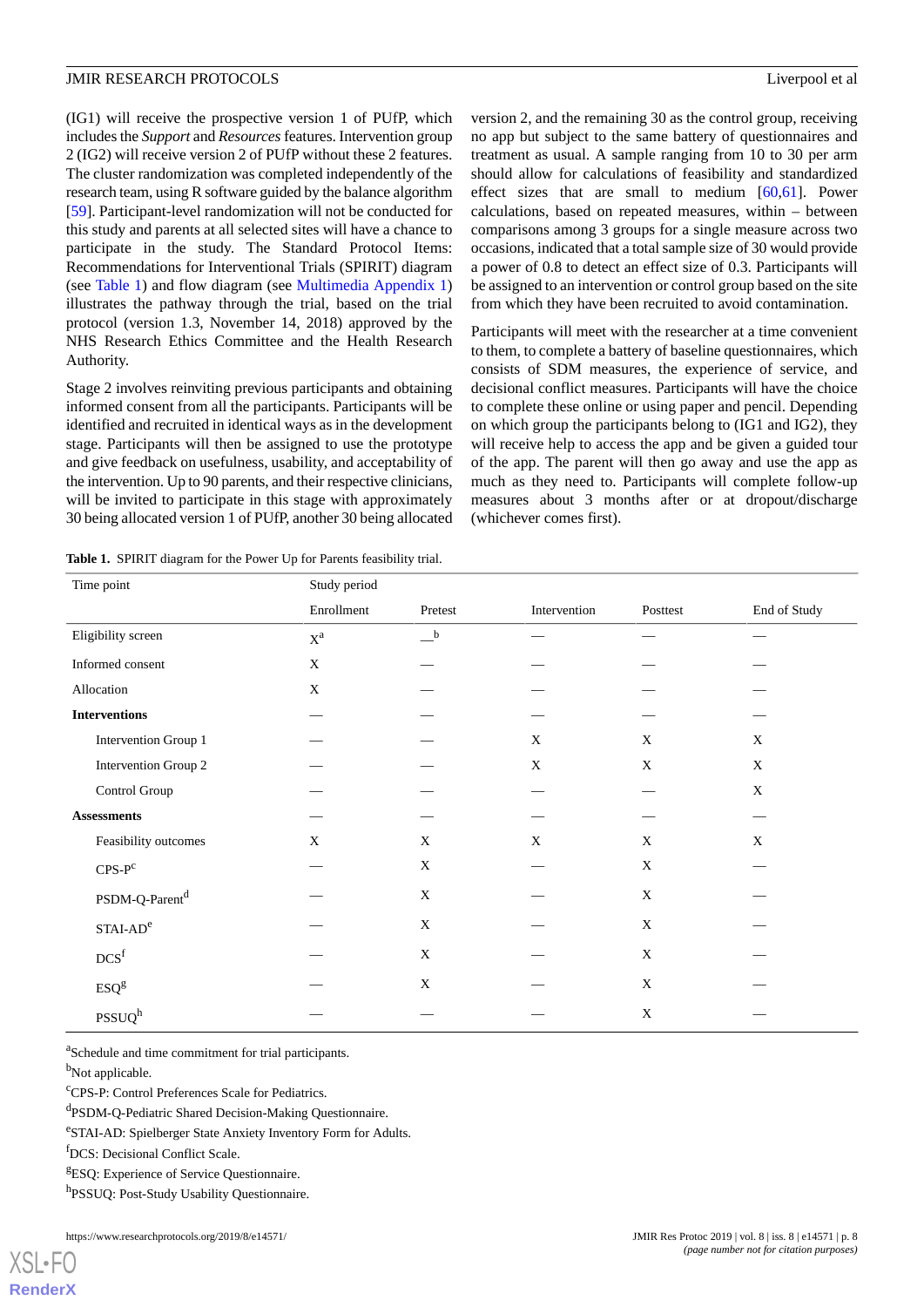Clinicians will also complete an adapted version of the Control Preferences Scale (CPS) so researchers can obtain their perspective on changes in the amount of parental involvement in the child's care and treatment decisions. It may also be important for clinicians to report any changes in the length of appointments or missed appointments and improvements in a child's mental health.

At the end of the pilot-testing phase, participants will share their opinions on the study and, more specifically, on the intervention used and will then be debriefed and thanked for their participation.

#### **Outcome Measures**

#### *Stage 1 (Development Stage)*

#### **Demographic Characteristics**

Participants will be asked both categorical (eg, gender, ethnicity, first language, and relationship to child) and continuous (eg, age) demographics. Demographic data on the patient population will also be collected. This will determine the profile of the families and health care professionals participating in the study.

#### **Interview Topic Guide**

The focus groups and interviews will follow a topic guide that aims to allow participants to review the current prototype of PUfP and provide feedback on all aspects of the prototype. Feedback will inform content and design while exploring the decision-making approaches of parents and clinicians. The topic guide will also explore parents' emotions and how they impact the decision-making process. These interviews and focus groups are expected to provide preliminary qualitative input on the acceptability and usefulness of PUfP.

#### *Stage 2 (Pilot-Testing Stage)*

#### **Participation Numbers**

The number of sites that are approached and the number of sites agreeing to take part will be recorded, in addition to the number of participants agreeing to take part in the study. The proportion of participants completing various parts of the study (ie, consent, pretest, intervention, and posttest) will also be recorded. The app usage rates will also be collected using Google Analytics software.

#### **The Control Preferences Scale for Pediatrics**

The Control Preferences Scale for Pediatrics (CPS-P) [\[62](#page-13-14)] is an adaptation of the CPS [[63\]](#page-13-15). This tool was originally developed to measure "the degree of control an individual wants to assume when decisions are being made about medical treatment" [[64\]](#page-13-16). The CPS-P consists of 5 different scenarios describing different levels of control preference in decision making. The original scale has been tested in a variety of populations, ranging from the general public to highly stressed groups. The CPS has proven to be a clinically relevant, easily administered, valid, and reliable measure of preferred roles in health care decision making [[64\]](#page-13-16). Permission was obtained to modify and reproduce the CPS-P. Therefore, we also adapted the questionnaire to obtain clinicians' perspectives on how parents preferred to be involved in decisions. Clinicians will be asked to select 1 of 5 statements on whether "the parent leaves

[XSL](http://www.w3.org/Style/XSL)•FO **[RenderX](http://www.renderx.com/)** all mental health care and treatment decisions about the child to the practitioner" or "the parent shared responsibility for the mental health care and treatment decisions about the child with the practitioner."

#### **Pediatric Shared Decision-Making Questionnaire**

The 9-item Pediatric Shared Decision-Making Questionnaire (PSDM-Q-9)—Parent (modified) version measures the extent to which parents are involved in the process of decision making from the perspective of the parent. The measure was developed for use in research and clinical practice. This tool is commonly used for the purposes of evaluation and quality improvement in health care. This measure is being applied in the case of preference-sensitive decisions—that is, when there are several options to be considered before a particular decision is made. This measure has shown face validity and high acceptance. Internal consistency yielded a Cronbach alpha of .938 in a test sample [[65\]](#page-13-17).

#### **Spielberger State Anxiety Inventory Form for Adults**

The Spielberger State Anxiety Inventory Form for Adults (STAI-AD) is a 40-item self-reported questionnaire commonly used as a measure of trait and state anxiety. It is used in research as an indicator of caregiver distress. The STAI-AD internal consistency coefficients ranged from .86 to .95; test-retest reliability coefficients ranged from .65 to .75 over a 2-month interval [[66](#page-13-18)]. In addition, test-retest coefficients for this measure in another study are rated as highly significant with an intraclass correlation coefficient ranging from .39 to .89 [[67\]](#page-13-19).

#### **Decisional Conflict Scale**

The 16-item Decisional Conflict Scale was developed to elicit information concerning the decision maker's (1) uncertainty in making a choice; (2) modifiable factors contributing to the uncertainty, such as lack of information, unclear values, and inadequate social support; and (3) perceived effective decision making [\[68](#page-13-20)]. This scale quantifies factors that contribute to uncertainty both during the process and at the outcome. Previous studies have shown that the psychometric properties of the scale are acceptable, and it is feasible and easy to administer [[68\]](#page-13-20).

#### **Experience of Service Questionnaire**

The Experience of Service Questionnaire (ESQ) measures service satisfaction and is widely used in CAMHS in the United Kingdom. The ESQ consists of 12 items and 3 free-text sections looking at what the respondents liked about the service, what they felt needed improving, and any other comments. The satisfaction with care construct will be obtained by adding up items 1 to 7, 11, and 12 [\[69](#page-13-21)]. These constructs are important to the study as the SDM process and outcome may impact parents' perception of service satisfaction. On the basis of literature reviews of SDM [\[70](#page-13-22)], the research team agreed that the following questions also assess the key components of SDM: (1) I feel that the people who have seen my child listened to me; (2) It was easy to talk to the people who have seen my child; (4) My views and worries were taken seriously and (6) I have been given enough explanation about the help available here [[40\]](#page-12-12).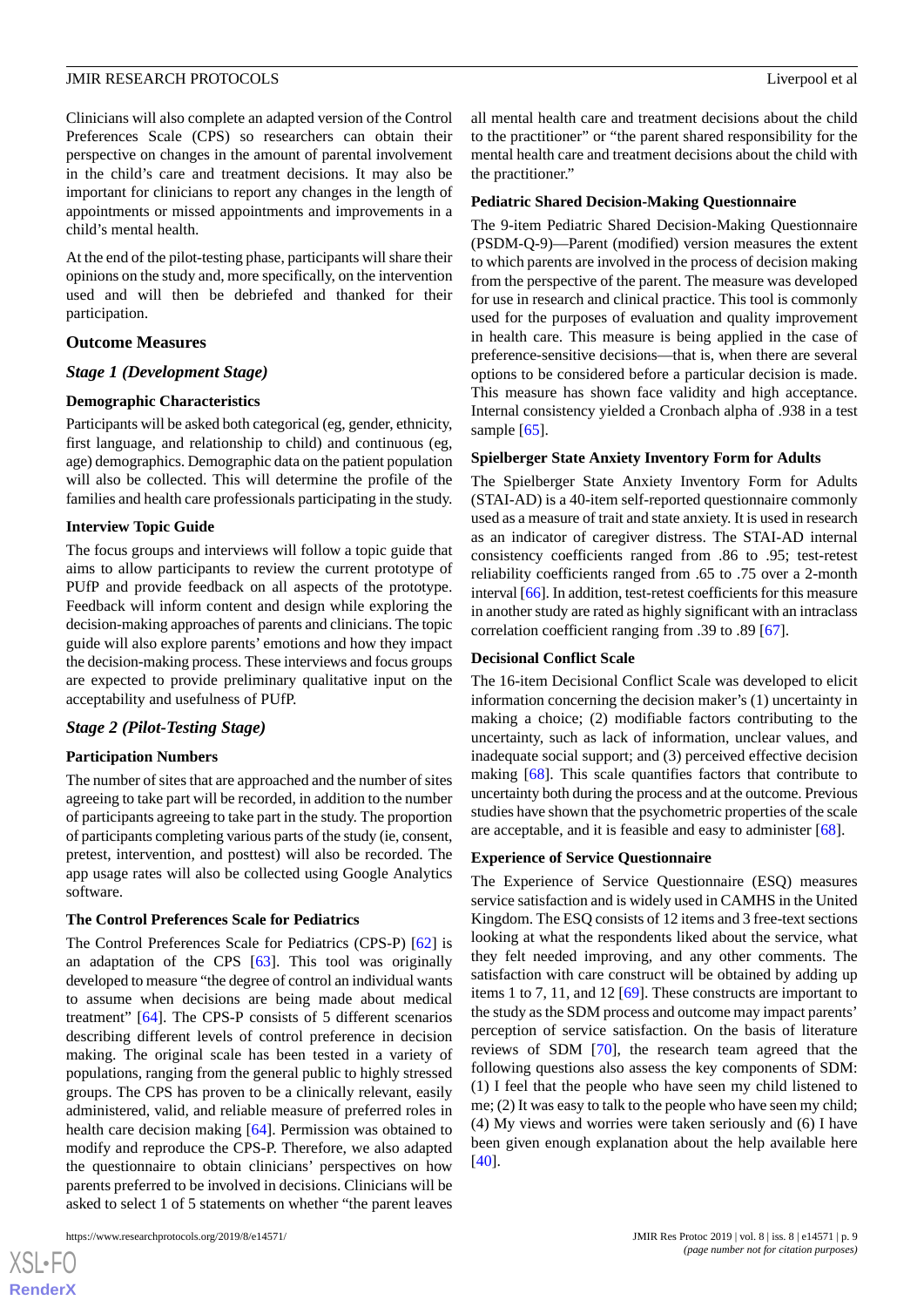#### **The Post-Study System Usability Questionnaire**

The Post-Study Usability Questionnaire (PSSUQ) is a 19-item usability quantification survey developed in 1992 by the IBM Design Centre. The PSSUQ is generally used to quantify the usability of websites, apps, or any software or hardware that users interact with. The questionnaire is a series of statements describing the app that users agree or disagree with using a Likert scale [[71\]](#page-13-23). For this study, the more general term *system* was replaced with the word *app*, and therefore, questions were more targeted, such as "I was able to complete the tasks and scenarios quickly using this app." This measure aims to further assess the usability, appropriateness, acceptability, and feasibility of the overall intervention.

#### *Planned Analysis*

#### **Stage 1: Development Stage**

Data collected from focus groups and interviews will be analyzed using thematic analysis [\[72](#page-14-0)]. Themes will inform the development stage of the intervention by providing the relevant material to inform the content and design of the final version of PUfP. All interviews and focus group sessions will be audio-recorded digitally and transcribed. The computer package Atlas.ti or NVivo will be used to manage the data. Data will be coded using a combination of a priori themes and emergent themes [[73\]](#page-14-1).

#### **Stage 2: Pilot-Testing Stage**

The data collected will be analyzed with the main aim to reflect on potential improvements to the content of the intervention and informing the overall study design for a prospective RCT. The correlation between demographic data, app use, and outcome measures will be explored to identify target groups. Qualitative and quantitative evaluations will be carried out to examine the acceptability of the intervention as a useful decision aid for parents of children accessing CAMHS. In addition, between-group mean differences at the 2 time points (ie, baseline and follow-up) will be conducted. The standard deviations and intraclass correlation coefficients of the SDM measure will identify the parameters to enable planning for the subsequent trial. The outcome of these analyses will be used to calculate the sample size for the future RCT. Analyses will be conducted using the SPSS software and mostly presented descriptively. The main focus will be on descriptive data, with some exploratory significance testing. The amount of missing data will also be reported for each group.

Outcomes from stages 1 and 2 will be tested against a predetermined set of criteria. [Multimedia Appendix 2](#page-10-3) summarizes the criteria for assessing the feasibility of a prospective RCT upon completion of the feasibility trial.

#### *Risk Register*

#### **Ethical Approvals, Research Governance, and Study Sponsorship**

This research project has been ethically reviewed by the London Surrey Research Ethics Committee and approved by the Health Research Authority (IRAS 236277). This study will also be guided by UCL Ethical Standards, the Declaration of Helsinki (2008), the International Conference on Harmonisation Good

Clinical Practice, and conducted in accordance with the Department of Health Research Governance Framework for Health and Social Care (April 2005) and the Data Protection Act (2018).

#### **Confidentiality**

Interview and focus group recordings will be held securely on a password-protected server at the evidence-based practice unit (using the Data Safe Haven system) until the recording has been transcribed, at which point the recording will be deleted. Transcripts will be held securely under a uniquely identifiable number on the Data Safe Haven system and will be anonymized at the point of transcription. Consent forms will also be kept in secure locked storage, separate from the research data. Anything containing names and contact details will be stored separately and securely from the research data. The data collected during the pilot-testing stage in questionnaire format will only be identifiable by a unique number and will also be kept securely. All paper documents will be kept in secure locked storage, and once the data have been entered into an electronic state, the paper versions will then be shredded and disposed of according to UCL's standards for disposing of confidential waste. Appropriate access controls will be in place to ensure that access to confidential research information is restricted to the main researcher (SL) and immediate supervisors (JEC and MW). All data will be collected, handled, and stored in accordance with local and national information governance procedures, including the Data Protection Act (2018).

#### **Safeguarding**

To protect both the participants and researchers, safeguarding procedures of UCL/AFNCCF, in addition to the NHS site procedures, will be strictly adhered to. Safeguarding protocols will be followed if at any point of the research a participant reveals information that suggests he/she is of serious risk to themselves or others. If any participant becomes distressed or too emotional during the interviews, they will be treated with compassion and empathy by trained/experienced researchers and signposted to further help if necessary. The content of the questionnaires have been reviewed to ensure that the standardized measures that are least likely to cause further burden are selected.

#### **Recruitment**

Parents and clinicians will need to set aside time for participating in interviews/focus groups. The researchers will remain flexible, and parent participants will be offered prospective travel reimbursement where necessary. Participation will remain voluntary to avoid any burden to participants, and all participants at every stage will be required to give informed consent. Details of their role in the study will be given both orally and via the information sheets, and all questions will be addressed. Participants can opt out at any stage of the study if they feel uncomfortable.

#### **Intervention**

The actual use of the app may become an inconvenience for the parent or clinician. Owing to the co-design approach taken, the features should be something that parents are interested in using. By taking this approach, it is less likely that the use of the app

 $XS$ -FO **[RenderX](http://www.renderx.com/)**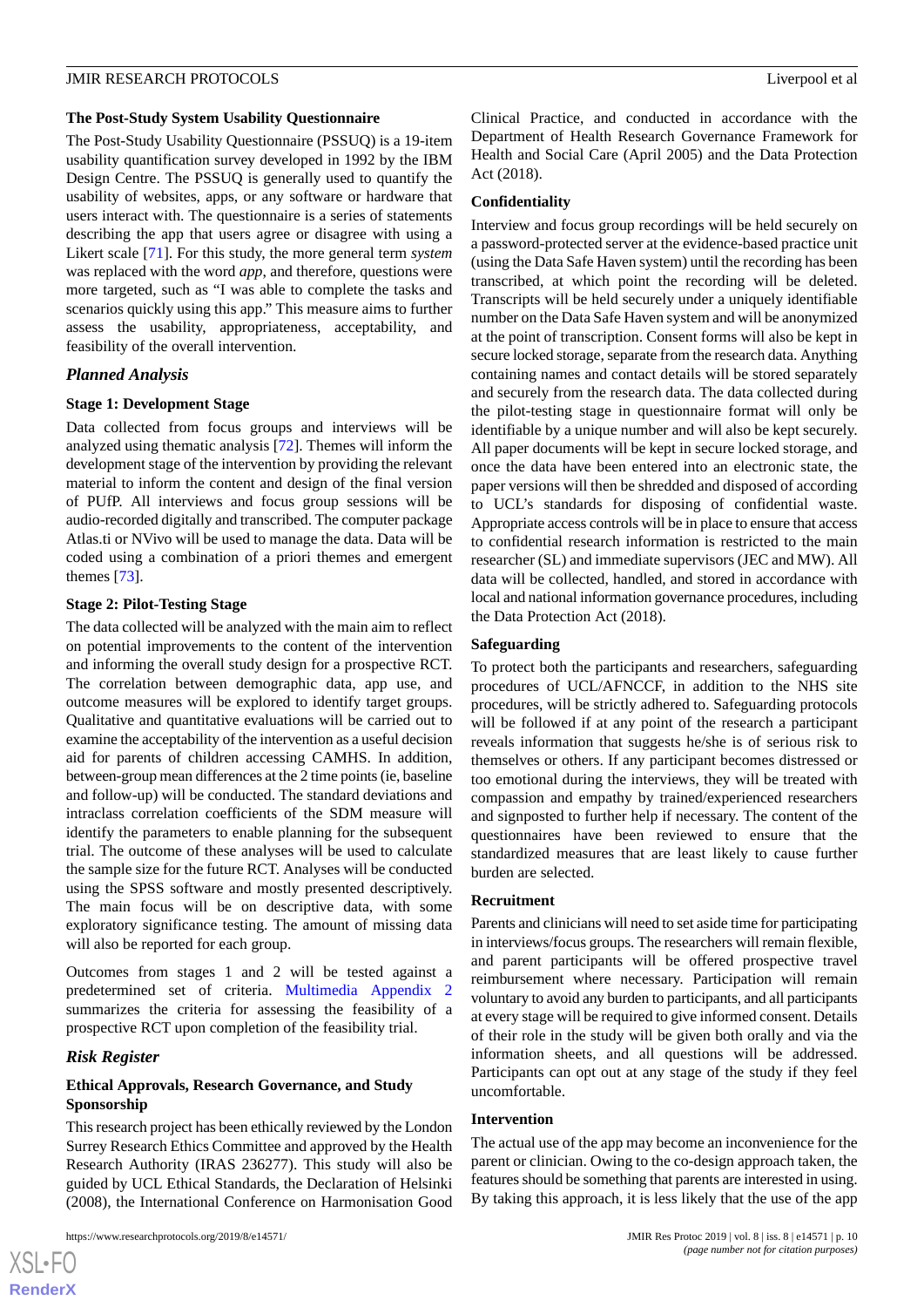will be seen as an inconvenience. In addition, clinicians are allowed to be flexible with the use of the prototype during sessions and therefore can manage any time strains.

# *Results*

Recruitment began in January 2019 and is scheduled to last for 10 months. Interviews and baseline data collection are currently in progress, and to date, 11 CAMH sites have been recruited to take part in the study. It is anticipated that data collection will be completed by October 2019.

# *Discussion*

To our knowledge, this is the first feasibility study to pilot-test an interactive parent-targeted digital SDM tool across CAMHS in England. This 2-stage research project and its findings will inform the development and testing of a parent-targeted SDM Web app to be used in CAMHS. It will target parents/primary caregivers of children seeking various mental health services. PUfP is expected to offer the necessary support parents need when making decisions for/with children with mental health challenges.

One advantage to this study's approach is that parents and clinicians themselves get to shape a tool that caregivers, clinicians, and other service providers and users may access in the future. Participants may find taking part in research to be rewarding, as they contribute to the development of knowledge that may benefit themselves and others. Parents will feel supported and empowered to make informed choices and feel included in the SDM process alongside their child and the health professionals. This approach coincides with the National Institute for Health and Care Excellence guidelines on service users having the right to be involved in discussions about treatment and care [[25\]](#page-11-12). This research will have implications for the use and implementation of digital interventions within the NHS and future research in the area of SDM as a triad process in CAMHS.

Finally, the findings from this feasibility study will inform the planning of a prospective RCT. The larger study will add to this initial understanding of how the implementation of PUfP can aid in the promotion of SDM in CAMHS while reducing parents' feeling of exclusion from the decision-making process. The prospective RCT may also be able to highlight other areas PUfP can impact, for example, on decreasing waiting times if parents have quicker access to support. This study and the prospective RCT can have research, policy, and practice implications for how SDM is managed in CAMHS with the use of technological interventions.

# **Acknowledgments**

The authors thank the staff at Create Health for the technical development PUfP. They also thank the members of the FRAG and the PUfP steering committee for their input and guidance on the intervention and the study design. They also thank the Research and Development team and staff at all NHS sites for their patience and cooperation in setting up the study at the respective sites. They thank James Sinclair at the lead site North East London NHS Foundation Trust for his support and guidance. They also thank Miles Weekes for his support at the time of writing the manuscript.

This study is being funded by TEAM, an Innovative Training Network funded by the European Union's Horizon 2020 research and innovation program under the Marie Sklodowska-Curie grant agreement No 722561.

# **Authors' Contributions**

MW and JEC developed the initial idea for the intervention and were involved in the funding application process with TEAM. SL worked with the staff at Create Health (HW and RM) to develop, adapt, and refine PUfP. SL drafted the protocol, and all authors revised the manuscript and have read and approved the final version.

### <span id="page-10-2"></span>**Conflicts of Interest**

None declared.

### <span id="page-10-3"></span>**Multimedia Appendix 1**

Go No-Go Criteria. [[PDF File \(Adobe PDF File\), 336KB-Multimedia Appendix 1](https://jmir.org/api/download?alt_name=resprot_v8i8e14571_app1.pdf&filename=f254527d75e2282e76618f358e64e602.pdf)]

# <span id="page-10-0"></span>**Multimedia Appendix 2**

<span id="page-10-1"></span>Flow diagram of the Power Up for Parents (Stage 2) feasibility trial. [[PDF File \(Adobe PDF File\), 179KB-Multimedia Appendix 2](https://jmir.org/api/download?alt_name=resprot_v8i8e14571_app2.pdf&filename=7d70cf6fba869c6c8240e6b290521b12.pdf)]

### **References**

- 1. World Health Organization. 2000. The World Health Report 2000 Health Systems: Improving Performance URL: [https:/](https://www.who.int/whr/2000/en/) [/www.who.int/whr/2000/en/](https://www.who.int/whr/2000/en/) [accessed 2019-03-29]
- 2. World Health Organization. 2003. Caring for Children And Adolescents With Mental Disorders: Setting WHO Directions URL: [https://www.who.int/mental\\_health/media/en/785.pdf](https://www.who.int/mental_health/media/en/785.pdf) [accessed 2019-03-29]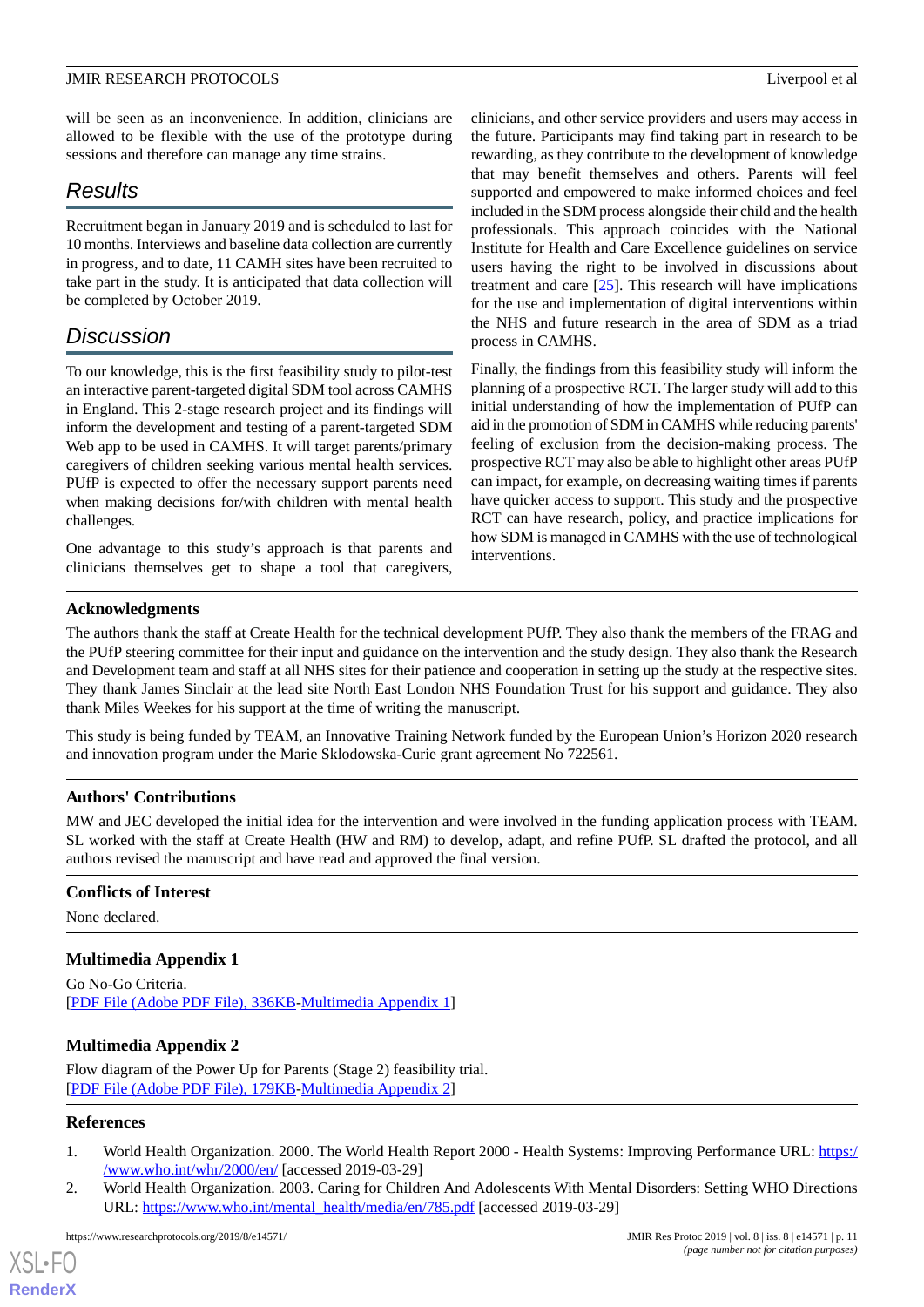- <span id="page-11-0"></span>3. NHS Digital. 2017. Mental Health of Children and Young People in England, 2017 URL: [https://digital.nhs.uk/](https://digital.nhs.uk/data-and-information/publications/statistical/mental-health-of-children-and-young-people-in-england/2017/2017) [data-and-information/publications/statistical/mental-health-of-children-and-young-people-in-england/2017/2017](https://digital.nhs.uk/data-and-information/publications/statistical/mental-health-of-children-and-young-people-in-england/2017/2017) [accessed 2019-03-29]
- <span id="page-11-1"></span>4. Wolpert M, Harris R, Hodges S, Fuggle P, James R, Wiener A, et al. Anna Freud National Centre for Children and Families. 2015. THRIVE Elaborated URL: <https://www.annafreud.org/media/3214/thrive-elaborated-2nd-edition29042016.pdf> [accessed 2019-03-29]
- <span id="page-11-2"></span>5. Ahmed R, McCaffery KJ, Silove N, Butow P, Clarke S, Kohn M, et al. The evaluation of a question prompt list for attention-deficit/hyperactivity disorder in pediatric care: a pilot study. Res Social Adm Pharm 2017;13(1):172-186. [doi: [10.1016/j.sapharm.2016.01.009\]](http://dx.doi.org/10.1016/j.sapharm.2016.01.009) [Medline: [27086063](http://www.ncbi.nlm.nih.gov/entrez/query.fcgi?cmd=Retrieve&db=PubMed&list_uids=27086063&dopt=Abstract)]
- <span id="page-11-4"></span><span id="page-11-3"></span>6. Ackerman SJ, Duff SB, Dennehy PH, Mafilios MS, Krilov LR. Economic impact of an infection control education program in a specialized preschool setting. Pediatrics 2001 Dec;108(6):E102. [doi: [10.1542/peds.108.6.e102](http://dx.doi.org/10.1542/peds.108.6.e102)] [Medline: [11731629](http://www.ncbi.nlm.nih.gov/entrez/query.fcgi?cmd=Retrieve&db=PubMed&list_uids=11731629&dopt=Abstract)]
- <span id="page-11-5"></span>7. Law D, Jacob J. CORC Child Outcomes Research Consortium. 2015. Goals and Goal Based Outcomes (GBOs): Some Useful Information URL:<https://www.corc.uk.net/media/1219/goalsandgbos-thirdedition.pdf> [accessed 2019-03-29]
- <span id="page-11-6"></span>8. Bradley J, Murphy S, Fugard AJ, Nolas SM, Law D. What kinds of goals do children and young people set for themselves in therapy? Developing a goals framework using CORC data. Clin Child Fam Psychol Rev 2013;1(1):8-18 [\[FREE Full](http://sro.sussex.ac.uk/id/eprint/43688/) [text](http://sro.sussex.ac.uk/id/eprint/43688/)]
- <span id="page-11-7"></span>9. Berger ZD, Brito JP, Ospina NS, Kannan S, Hinson JS, Hess EP, et al. Patient centred diagnosis: sharing diagnostic decisions with patients in clinical practice. Br Med J 2017 Dec 1;359:j4218. [doi: [10.1136/bmj.j4218\]](http://dx.doi.org/10.1136/bmj.j4218) [Medline: [29092826\]](http://www.ncbi.nlm.nih.gov/entrez/query.fcgi?cmd=Retrieve&db=PubMed&list_uids=29092826&dopt=Abstract)
- 10. Biering P. Child and adolescent experience of and satisfaction with psychiatric care: a critical review of the research literature. J Psychiatr Ment Health Nurs 2010 Feb;17(1):65-72. [doi: [10.1111/j.1365-2850.2009.01505.x](http://dx.doi.org/10.1111/j.1365-2850.2009.01505.x)] [Medline: [20100307](http://www.ncbi.nlm.nih.gov/entrez/query.fcgi?cmd=Retrieve&db=PubMed&list_uids=20100307&dopt=Abstract)]
- 11. Yeh M, Weisz JR. Why are we here at the clinic? Parent-child (dis)agreement on referral problems at outpatient treatment entry. J Consult Clin Psychol 2001 Dec;69(6):1018-1025. [doi: [10.1037//0022-006X.69.6.1018\]](http://dx.doi.org/10.1037//0022-006X.69.6.1018) [Medline: [11777105\]](http://www.ncbi.nlm.nih.gov/entrez/query.fcgi?cmd=Retrieve&db=PubMed&list_uids=11777105&dopt=Abstract)
- 12. Simmons MB, Hetrick SE, Jorm AF. Making decisions about treatment for young people diagnosed with depressive disorders: a qualitative study of clinicians' experiences. BMC Psychiatry 2013 Dec 12;13:335 [\[FREE Full text\]](https://bmcpsychiatry.biomedcentral.com/articles/10.1186/1471-244X-13-335) [doi: [10.1186/1471-244X-13-335](http://dx.doi.org/10.1186/1471-244X-13-335)] [Medline: [24330307\]](http://www.ncbi.nlm.nih.gov/entrez/query.fcgi?cmd=Retrieve&db=PubMed&list_uids=24330307&dopt=Abstract)
- 13. Simmons MB, Hetrick SE, Jorm AF. Experiences of treatment decision making for young people diagnosed with depressive disorders: a qualitative study in primary care and specialist mental health settings. BMC Psychiatry 2011 Dec 12;11:194 [[FREE Full text](https://bmcpsychiatry.biomedcentral.com/articles/10.1186/1471-244X-11-194)] [doi: [10.1186/1471-244X-11-194\]](http://dx.doi.org/10.1186/1471-244X-11-194) [Medline: [22151735\]](http://www.ncbi.nlm.nih.gov/entrez/query.fcgi?cmd=Retrieve&db=PubMed&list_uids=22151735&dopt=Abstract)
- 14. Vanheusden K, Mulder CL, van der Ende J, van Lenthe FJ, Mackenbach JP, Verhulst FC. Young adults face major barriers to seeking help from mental health services. Patient Educ Couns 2008 Oct;73(1):97-104. [doi: [10.1016/j.pec.2008.05.006](http://dx.doi.org/10.1016/j.pec.2008.05.006)] [Medline: [18584997](http://www.ncbi.nlm.nih.gov/entrez/query.fcgi?cmd=Retrieve&db=PubMed&list_uids=18584997&dopt=Abstract)]
- 15. Jensen-Doss A, Weisz JR. Diagnostic agreement predicts treatment process and outcomes in youth mental health clinics. J Consult Clin Psychol 2008 Oct;76(5):711-722. [doi: [10.1037/0022-006X.76.5.711\]](http://dx.doi.org/10.1037/0022-006X.76.5.711) [Medline: [18837589](http://www.ncbi.nlm.nih.gov/entrez/query.fcgi?cmd=Retrieve&db=PubMed&list_uids=18837589&dopt=Abstract)]
- 16. Jensen-Doss A, Youngstrom EA, Youngstrom JK, Feeny NC, Findling RL. Predictors and moderators of agreement between clinical and research diagnoses for children and adolescents. J Consult Clin Psychol 2014 Dec;82(6):1151-1162 [[FREE](http://europepmc.org/abstract/MED/24773574) [Full text\]](http://europepmc.org/abstract/MED/24773574) [doi: [10.1037/a0036657\]](http://dx.doi.org/10.1037/a0036657) [Medline: [24773574\]](http://www.ncbi.nlm.nih.gov/entrez/query.fcgi?cmd=Retrieve&db=PubMed&list_uids=24773574&dopt=Abstract)
- 17. O'Brien KH, Hernandez L, Spirito A. Parental monitoring affects the relationship between depressed mood and alcohol-related problems in adolescents. Subst Abus 2015;36(1):82-84 [[FREE Full text\]](http://europepmc.org/abstract/MED/25023093) [doi: [10.1080/08897077.2014.934417\]](http://dx.doi.org/10.1080/08897077.2014.934417) [Medline: [25023093](http://www.ncbi.nlm.nih.gov/entrez/query.fcgi?cmd=Retrieve&db=PubMed&list_uids=25023093&dopt=Abstract)]
- <span id="page-11-8"></span>18. Barber AJ, Tischler VA, Healy E. Consumer satisfaction and child behaviour problems in child and adolescent mental health services. J Child Health Care 2006 Mar;10(1):9-21. [doi: [10.1177/1367493506060200\]](http://dx.doi.org/10.1177/1367493506060200) [Medline: [16464930](http://www.ncbi.nlm.nih.gov/entrez/query.fcgi?cmd=Retrieve&db=PubMed&list_uids=16464930&dopt=Abstract)]
- <span id="page-11-9"></span>19. Kaplan S, Busner J, Chibnall J, Kang G. Consumer satisfaction at a child and adolescent state psychiatric hospital. Psychiatr Serv 2001 Feb;52(2):202-206. [doi: [10.1176/appi.ps.52.2.202](http://dx.doi.org/10.1176/appi.ps.52.2.202)] [Medline: [11157119\]](http://www.ncbi.nlm.nih.gov/entrez/query.fcgi?cmd=Retrieve&db=PubMed&list_uids=11157119&dopt=Abstract)
- <span id="page-11-10"></span>20. Godley SH, Fiedler EM, Funk RR. Consumer satisfaction of parents and their children with child/adolescent mental health services. Eval Program Plann 1998 Feb;21(1):31-45. [doi: [10.1016/S0149-7189\(97\)00043-8](http://dx.doi.org/10.1016/S0149-7189(97)00043-8)]
- 21. Stüntzner-Gibson D, Koren P, Dechillo N. The youth satisfaction questionnaire: what kids think of services. Fam Soc 2019 Jan 20;76(10):616-624. [doi: [10.1177/104438949507601004\]](http://dx.doi.org/10.1177/104438949507601004)
- <span id="page-11-11"></span>22. Laitner S. The Guardian. 2012. Shared Decision Making Leads to a Better Patient Experience URL: [https://www.](https://www.theguardian.com/healthcare-network/2012/oct/03/nhs-patients-shared-decision-making) [theguardian.com/healthcare-network/2012/oct/03/nhs-patients-shared-decision-making](https://www.theguardian.com/healthcare-network/2012/oct/03/nhs-patients-shared-decision-making) [accessed 2019-03-29]
- <span id="page-11-12"></span>23. Wolpert M, Hoffman J, Abrines N, Feltham A, Baird L, Law D, et al. The Health Foundation. 2012. Closing the Gap Through Changing Relationships: Final Report for Closing the Gap Through Changing Relationships URL: [https://www.](https://www.health.org.uk/sites/default/files/SharedDecisionMakingCAMHS_report.pdf) [health.org.uk/sites/default/files/SharedDecisionMakingCAMHS\\_report.pdf](https://www.health.org.uk/sites/default/files/SharedDecisionMakingCAMHS_report.pdf)
- 24. Langer DA, Jensen-Doss A. Shared decision-making in youth mental health care: using the evidence to plan treatments collaboratively. J Clin Child Adolesc Psychol 2018;47(5):821-831. [doi: [10.1080/15374416.2016.1247358\]](http://dx.doi.org/10.1080/15374416.2016.1247358) [Medline: [27911081](http://www.ncbi.nlm.nih.gov/entrez/query.fcgi?cmd=Retrieve&db=PubMed&list_uids=27911081&dopt=Abstract)]
- 25. The National Institute for Health and Care Excellence. 2019. Shared Decision Making URL: [https://www.nice.org.uk/about/](https://www.nice.org.uk/about/what-we-do/our-programmes/nice-guidance/nice-guidelines/shared-decision-making) [what-we-do/our-programmes/nice-guidance/nice-guidelines/shared-decision-making](https://www.nice.org.uk/about/what-we-do/our-programmes/nice-guidance/nice-guidelines/shared-decision-making) [accessed 2019-03-29]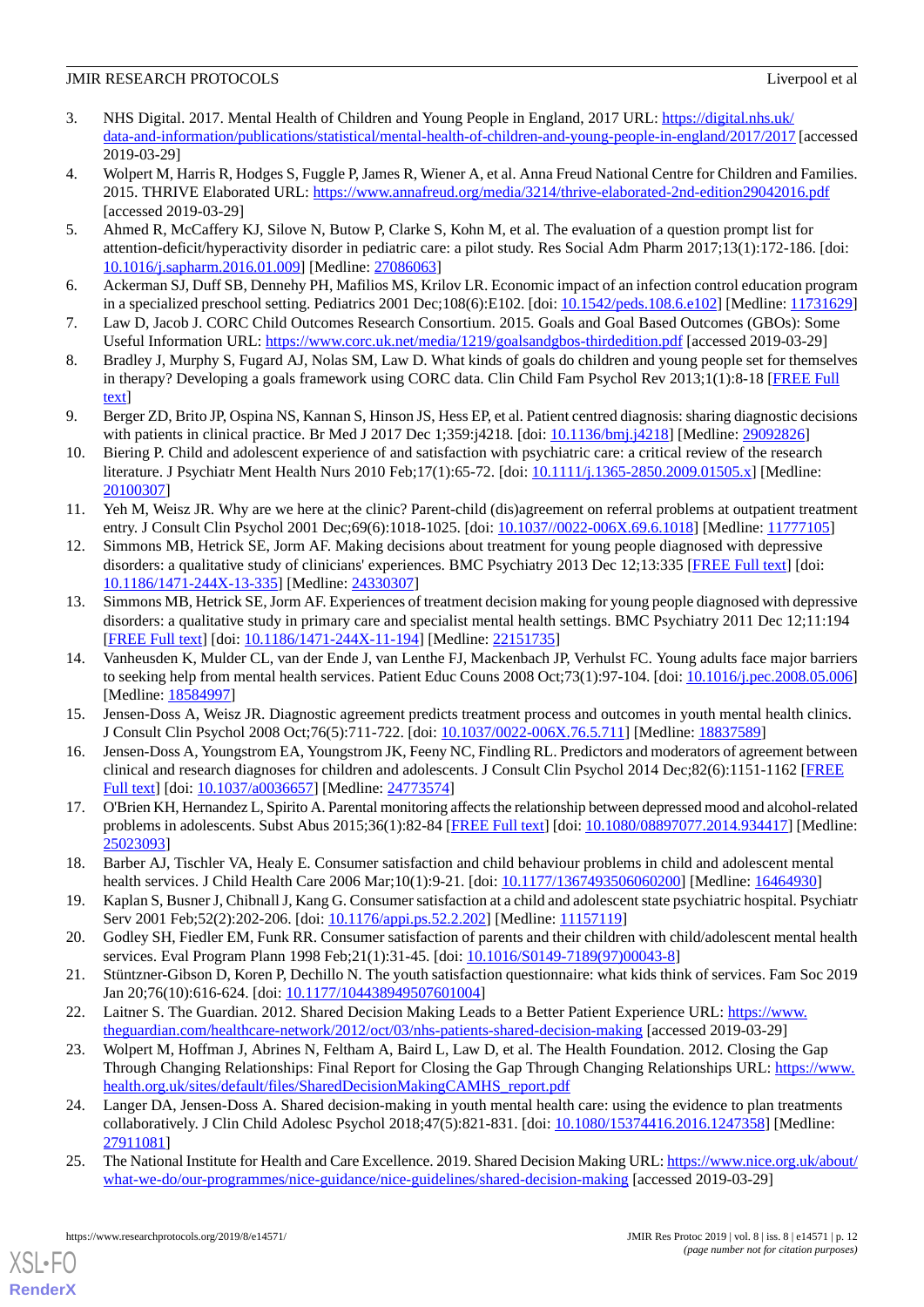- <span id="page-12-0"></span>26. GOV.UK. 2013. CMO's Annual Report 2012: Our Children Deserve Better: CMO's Summary as a Web Page URL: [https:/](https://www.gov.uk/government/publications/chief-medical-officers-annual-report-2012-our-children-deserve-better-prevention-pays/cmos-annual-report-2012-our-children-deserve-better-cmos-summary-as-a-web-page) [/www.gov.uk/government/publications/](https://www.gov.uk/government/publications/chief-medical-officers-annual-report-2012-our-children-deserve-better-prevention-pays/cmos-annual-report-2012-our-children-deserve-better-cmos-summary-as-a-web-page) [chief-medical-officers-annual-report-2012-our-children-deserve-better-prevention-pays/](https://www.gov.uk/government/publications/chief-medical-officers-annual-report-2012-our-children-deserve-better-prevention-pays/cmos-annual-report-2012-our-children-deserve-better-cmos-summary-as-a-web-page)
- <span id="page-12-1"></span>[cmos-annual-report-2012-our-children-deserve-better-cmos-summary-as-a-web-page](https://www.gov.uk/government/publications/chief-medical-officers-annual-report-2012-our-children-deserve-better-prevention-pays/cmos-annual-report-2012-our-children-deserve-better-cmos-summary-as-a-web-page) [accessed 2019-03-29] 27. Charles C, Gafni A, Whelan T. Shared decision-making in the medical encounter: what does it mean? (or it takes at least two to tango). Soc Sci Med 1997 Mar;44(5):681-692. [doi: [10.1016/S0277-9536\(96\)00221-3\]](http://dx.doi.org/10.1016/S0277-9536(96)00221-3) [Medline: [9032835](http://www.ncbi.nlm.nih.gov/entrez/query.fcgi?cmd=Retrieve&db=PubMed&list_uids=9032835&dopt=Abstract)]
- <span id="page-12-2"></span>28. Gondek D, Edbrooke-Childs J, Velikonja T, Chapman L, Saunders F, Hayes D, et al. Facilitators and barriers to person-centred care in child and young people mental health services: a systematic review. Clin Psychol Psychother 2017 Jul;24(4):870-886. [doi: [10.1002/cpp.2052](http://dx.doi.org/10.1002/cpp.2052)] [Medline: [27910173\]](http://www.ncbi.nlm.nih.gov/entrez/query.fcgi?cmd=Retrieve&db=PubMed&list_uids=27910173&dopt=Abstract)
- <span id="page-12-4"></span><span id="page-12-3"></span>29. Dicé F, Dolce P, Freda MF. Exploring emotions and the shared decision-making process in pediatric primary care. Mediterr J Clin Psychol 2016;4(3). [doi: [10.6092/2282-1619/2016.4.1312](http://dx.doi.org/10.6092/2282-1619/2016.4.1312)]
- 30. Ibrahim K, Vogt C, Donyai P. Caught in the eye of the storm: a qualitative study of views and experiences of planned drug holidays from methylphenidate in child and adolescent ADHD treatment. Child Adolesc Ment Health 2016 Mar 18;21(4):192-200. [doi: [10.1111/camh.12156\]](http://dx.doi.org/10.1111/camh.12156)
- 31. Charach A, Yeung E, Volpe T, Goodale T, Dosreis S. Exploring stimulant treatment in ADHD: narratives of young adolescents and their parents. BMC Psychiatry 2014 Apr 12;14:110 [\[FREE Full text\]](https://bmcpsychiatry.biomedcentral.com/articles/10.1186/1471-244X-14-110) [doi: [10.1186/1471-244X-14-110](http://dx.doi.org/10.1186/1471-244X-14-110)] [Medline: [24725829](http://www.ncbi.nlm.nih.gov/entrez/query.fcgi?cmd=Retrieve&db=PubMed&list_uids=24725829&dopt=Abstract)]
- <span id="page-12-5"></span>32. Shyu YI, Tsai JL, Tsai WC. Explaining and selecting treatments for autism: parental explanatory models in Taiwan. J Autism Dev Disord 2010 Nov;40(11):1323-1331. [doi: [10.1007/s10803-010-0991-1\]](http://dx.doi.org/10.1007/s10803-010-0991-1) [Medline: [20224997](http://www.ncbi.nlm.nih.gov/entrez/query.fcgi?cmd=Retrieve&db=PubMed&list_uids=20224997&dopt=Abstract)]
- <span id="page-12-6"></span>33. Mychailyszyn MP, dosReis S, Myers M. African American caretakers' views of ADHD and use of outpatient mental health care services for children. Fam Syst Health 2008;26(4):447-458. [doi: [10.1037/1091-7527.26.4.447](http://dx.doi.org/10.1037/1091-7527.26.4.447)]
- <span id="page-12-8"></span>34. Kim K, Kim J, Voight A, Ji M. Listening to the screaming whisper: a voice of mother caregivers of children with autistic spectrum disorder (ASD). Int J Qual Stud Health Well-Being 2018 Dec;13(1):1479585 [[FREE Full text\]](http://europepmc.org/abstract/MED/29927726) [doi: [10.1080/17482631.2018.1479585\]](http://dx.doi.org/10.1080/17482631.2018.1479585) [Medline: [29927726\]](http://www.ncbi.nlm.nih.gov/entrez/query.fcgi?cmd=Retrieve&db=PubMed&list_uids=29927726&dopt=Abstract)
- <span id="page-12-9"></span><span id="page-12-7"></span>35. Harden J. 'Uncharted waters': the experience of parents of young people with mental health problems. Qual Health Res 2005 Feb;15(2):207-223. [doi: [10.1177/1049732304269677](http://dx.doi.org/10.1177/1049732304269677)] [Medline: [15611204](http://www.ncbi.nlm.nih.gov/entrez/query.fcgi?cmd=Retrieve&db=PubMed&list_uids=15611204&dopt=Abstract)]
- <span id="page-12-10"></span>36. Jackson D, Peters K. Use of drug therapy in children with attention deficit hyperactivity disorder (ADHD): maternal views and experiences. J Clin Nurs 2008 Oct;17(20):2725-2732. [doi: [10.1111/j.1365-2702.2008.02444.x](http://dx.doi.org/10.1111/j.1365-2702.2008.02444.x)] [Medline: [18808641](http://www.ncbi.nlm.nih.gov/entrez/query.fcgi?cmd=Retrieve&db=PubMed&list_uids=18808641&dopt=Abstract)]
- 37. Charach A, Skyba A, Cook L, Antle BJ. Using stimulant medication for children with ADHD: what do parents say? A brief report. J Can Acad Child Adolesc Psychiatry 2006 May;15(2):75-83 [[FREE Full text](http://europepmc.org/abstract/MED/18392197)] [Medline: [18392197](http://www.ncbi.nlm.nih.gov/entrez/query.fcgi?cmd=Retrieve&db=PubMed&list_uids=18392197&dopt=Abstract)]
- <span id="page-12-12"></span><span id="page-12-11"></span>38. Creswell C, Cartwright-Hatton S, Rodriguez N. Working collaboratively with parents and carers in cognitive behaviour therapy (CBT). In: Graham P, Reynolds S, editors. Cognitive Behaviour Therapy for Children and Families. New York: Cambridge University Press; 2013:91-109.
- 39. Wolpert M, Doe J, Elsworth J. Working with parents: some ethical and practical issues. In: Graham B, Reynolds S, editors. Cognitive Behaviour Therapy for Children and Families. New York: Cambridge University Press; 2005:103-120.
- <span id="page-12-14"></span><span id="page-12-13"></span>40. Edbrooke-Childs J, Jacob J, Argent R, Patalay P, Deighton J, Wolpert M. The relationship between child- and parent-reported shared decision making and child-, parent-, and clinician-reported treatment outcome in routinely collected child mental health services data. Clin Child Psychol Psychiatry 2016 Apr;21(2):324-338. [doi: [10.1177/1359104515591226](http://dx.doi.org/10.1177/1359104515591226)] [Medline: [26104790](http://www.ncbi.nlm.nih.gov/entrez/query.fcgi?cmd=Retrieve&db=PubMed&list_uids=26104790&dopt=Abstract)]
- <span id="page-12-16"></span><span id="page-12-15"></span>41. Hayes D, Town R, Lemoniatis E. Implementing iTHRIVE. 2018. Developing and Piloting i-THRIVE Grids URL: [http:/](http://www.implementingthrive.org/wp-content/uploads/2016/03/i-THRIVE-grids-case-study.pdf) [/www.implementingthrive.org/wp-content/uploads/2016/03/i-THRIVE-grids-case-study.pdf](http://www.implementingthrive.org/wp-content/uploads/2016/03/i-THRIVE-grids-case-study.pdf) [accessed 2019-03-29]
- 42. Tuckett D, Boulton CO, Williams A. Meetings Between Experts: An Approach to Sharing Ideas in Medical Consultations. New York: Routledge; 1985.
- <span id="page-12-17"></span>43. The official home of UK legislation. Children's Act 1989 URL:<https://www.legislation.gov.uk/ukpga/1989/41/contents> [accessed 2019-03-29]
- <span id="page-12-18"></span>44. Lewis K, Stacey D, Squires J, Carroll S. Shared decision-making models acknowledging an interprofessional approach: a theory analysis to inform nursing practice. Res Theory Nurs Pract 2016;30(1):26-43. [doi: [10.1891/1541-6577.30.1.26](http://dx.doi.org/10.1891/1541-6577.30.1.26)] [Medline: [27024998](http://www.ncbi.nlm.nih.gov/entrez/query.fcgi?cmd=Retrieve&db=PubMed&list_uids=27024998&dopt=Abstract)]
- <span id="page-12-19"></span>45. Knapp M, Barlow J, Comas-Herrera A, Damant J, Freddolino P, Hamblin K, et al. LSE Research Online. 2015. The Case for Investment in Technology To Manage the Global Costs of Dementia URL: http://eprints.lse.ac.uk/66482/1/ lse.ac. [uk\\_storage\\_LIBRARY\\_Secondary\\_libfile\\_shared\\_repository\\_Content\\_LSEE\\_The%20case%20for%20investment%20in%20technology.](http://eprints.lse.ac.uk/66482/1/__lse.ac.uk_storage_LIBRARY_Secondary_libfile_shared_repository_Content_LSEE_The%20case%20for%20investment%20in%20technology.pdf) [pdf](http://eprints.lse.ac.uk/66482/1/__lse.ac.uk_storage_LIBRARY_Secondary_libfile_shared_repository_Content_LSEE_The%20case%20for%20investment%20in%20technology.pdf) [accessed 2019-03-29]
- 46. Hollis C, Falconer CJ, Martin JL, Whittington C, Stockton S, Glazebrook C, et al. Annual research review: digital health interventions for children and young people with mental health problems - a systematic and meta-review. J Child Psychol Psychiatry 2017 Apr;58(4):474-503. [doi: [10.1111/jcpp.12663](http://dx.doi.org/10.1111/jcpp.12663)] [Medline: [27943285](http://www.ncbi.nlm.nih.gov/entrez/query.fcgi?cmd=Retrieve&db=PubMed&list_uids=27943285&dopt=Abstract)]
- 47. Pennant ME, Loucas CE, Whittington C, Creswell C, Fonagy P, Fuggle P, Expert Advisory Group. Computerised therapies for anxiety and depression in children and young people: a systematic review and meta-analysis. Behav Res Ther 2015 Apr;67:1-18. [doi: [10.1016/j.brat.2015.01.009\]](http://dx.doi.org/10.1016/j.brat.2015.01.009) [Medline: [25727678\]](http://www.ncbi.nlm.nih.gov/entrez/query.fcgi?cmd=Retrieve&db=PubMed&list_uids=25727678&dopt=Abstract)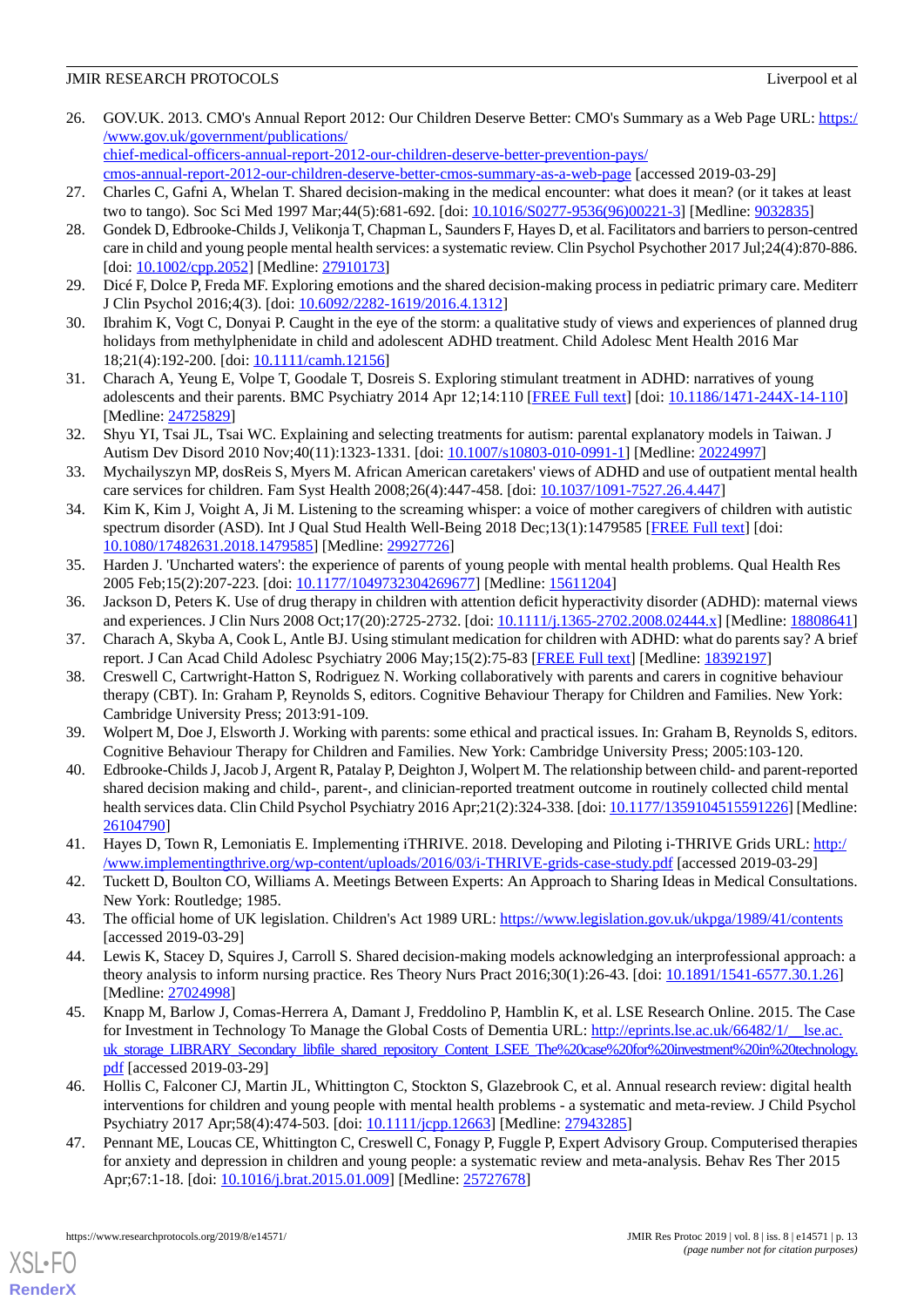- <span id="page-13-0"></span>48. Ericsson - A world of communication. 2015. Ericsson Mobility Report: 70 Percent of World's Population Using Smartphones by 2020 URL: [https://www.ericsson.com/en/press-releases/2015/6/](https://www.ericsson.com/en/press-releases/2015/6/ericsson-mobility-report-70-percent-of-worlds-population-using-smartphones-by-2020)
- <span id="page-13-1"></span>[ericsson-mobility-report-70-percent-of-worlds-population-using-smartphones-by-2020](https://www.ericsson.com/en/press-releases/2015/6/ericsson-mobility-report-70-percent-of-worlds-population-using-smartphones-by-2020) [accessed 2019-03-29] 49. Fortuin J, Salie F, Abdullahi L, Douglas T. The impact of mhealth interventions on health systems: a systematic review protocol. Syst Rev 2016 Dec 25;5(1):200 [\[FREE Full text\]](https://systematicreviewsjournal.biomedcentral.com/articles/10.1186/s13643-016-0387-1) [doi: [10.1186/s13643-016-0387-1\]](http://dx.doi.org/10.1186/s13643-016-0387-1) [Medline: [27884180\]](http://www.ncbi.nlm.nih.gov/entrez/query.fcgi?cmd=Retrieve&db=PubMed&list_uids=27884180&dopt=Abstract)
- <span id="page-13-2"></span>50. Kayyali R, Peletidi A, Ismail M, Hashim Z, Bandeira P, Bonnah J. Awareness and use of mhealth apps: a study from England. Pharmacy (Basel) 2017 Jun 14;5(2):pii: E33 [[FREE Full text\]](http://www.mdpi.com/resolver?pii=pharmacy5020033) [doi: [10.3390/pharmacy5020033\]](http://dx.doi.org/10.3390/pharmacy5020033) [Medline: [28970445](http://www.ncbi.nlm.nih.gov/entrez/query.fcgi?cmd=Retrieve&db=PubMed&list_uids=28970445&dopt=Abstract)]
- <span id="page-13-4"></span><span id="page-13-3"></span>51. Edbrooke-Childs J, Edridge C, Averill P, Delane L, Hollis C, Craven MP, et al. A feasibility trial of power up: smartphone app to support patient activation and shared decision making for mental health in young people. JMIR Mhealth Uhealth 2019 Jun 04;7(6):e11677 [[FREE Full text](http://mhealth.jmir.org/2019/6/e11677/)] [doi: [10.2196/11677\]](http://dx.doi.org/10.2196/11677) [Medline: [31165709\]](http://www.ncbi.nlm.nih.gov/entrez/query.fcgi?cmd=Retrieve&db=PubMed&list_uids=31165709&dopt=Abstract)
- <span id="page-13-5"></span>52. Chapman L, Edbrooke-Childs J, Martin K, Webber H, Craven MP, Hollis C, et al. A mobile phone app to support young people in making shared decisions in therapy (power up): study protocol. JMIR Res Protoc 2017 Oct 30;6(10):e206 [\[FREE](http://www.researchprotocols.org/2017/10/e206/) [Full text\]](http://www.researchprotocols.org/2017/10/e206/) [doi: [10.2196/resprot.7694\]](http://dx.doi.org/10.2196/resprot.7694) [Medline: [29084708](http://www.ncbi.nlm.nih.gov/entrez/query.fcgi?cmd=Retrieve&db=PubMed&list_uids=29084708&dopt=Abstract)]
- <span id="page-13-6"></span>53. Edridge CL, Edbrooke-Childs J, Martin K, Delane L, Averill P, Feltham A, et al. Power up: patient and public involvement in developing a shared decision-making app for mental health. J Health Des 2018 Mar 22;3(1):63-74. [doi: [10.21853/JHD.2018.40](http://dx.doi.org/10.21853/JHD.2018.40)]
- <span id="page-13-7"></span>54. O'Connor A, Jacobsen MJ. Patient Decision Aids - Ottawa Hospital Research Institute. 2003. Workbook On Developing and Evaluating Patient Decision Aids URL: [https://decisionaid.ohri.ca/docs/develop/Develop\\_DA.pdf](https://decisionaid.ohri.ca/docs/develop/Develop_DA.pdf) [accessed 2019-03-29]
- <span id="page-13-8"></span>55. O'Connor A. Patient Decision Aids - Ottawa Hospital Research Institute. 2006. Ottawa Decision Support Framework To Address Decisional Conflict URL: <https://decisionaid.ohri.ca/docs/develop/ODSF.pdf> [accessed 2019-03-29]
- <span id="page-13-10"></span><span id="page-13-9"></span>56. Guest G, Bunce A, Johnson L. How Many Interviews Are Enough?:An Experiment with Data Saturation and Variability. Field Methods 2006;18(1):59-82.
- 57. Guest G, Namey E, McKenna K. How many focus groups are enough? Building an evidence base for nonprobability sample sizes. Field Methods 2016 Jul 24;29(1):3-22. [doi: [10.1177/1525822X16639015\]](http://dx.doi.org/10.1177/1525822X16639015)
- <span id="page-13-12"></span><span id="page-13-11"></span>58. Francis JJ, Johnston M, Robertson C, Glidewell L, Entwistle V, Eccles MP, et al. What is an adequate sample size? Operationalising data saturation for theory-based interview studies. Psychol Health 2010 Dec;25(10):1229-1245. [doi: [10.1080/08870440903194015\]](http://dx.doi.org/10.1080/08870440903194015) [Medline: [20204937\]](http://www.ncbi.nlm.nih.gov/entrez/query.fcgi?cmd=Retrieve&db=PubMed&list_uids=20204937&dopt=Abstract)
- <span id="page-13-13"></span>59. Carter BR, Hood K. Balance algorithm for cluster randomized trials. BMC Med Res Methodol 2008 Oct 9;8:65 [[FREE](https://bmcmedresmethodol.biomedcentral.com/articles/10.1186/1471-2288-8-65) [Full text\]](https://bmcmedresmethodol.biomedcentral.com/articles/10.1186/1471-2288-8-65) [doi: [10.1186/1471-2288-8-65\]](http://dx.doi.org/10.1186/1471-2288-8-65) [Medline: [18844993](http://www.ncbi.nlm.nih.gov/entrez/query.fcgi?cmd=Retrieve&db=PubMed&list_uids=18844993&dopt=Abstract)]
- <span id="page-13-14"></span>60. Julious SA. Sample size of 12 per group rule of thumb for a pilot study. Pharm Stat 2005 Oct;4(4):287-291. [doi: [10.1002/pst.185\]](http://dx.doi.org/10.1002/pst.185)
- 61. Whitehead AL, Julious SA, Cooper CL, Campbell MJ. Estimating the sample size for a pilot randomised trial to minimise the overall trial sample size for the external pilot and main trial for a continuous outcome variable. Stat Methods Med Res 2016 Dec;25(3):1057-1073 [[FREE Full text\]](http://europepmc.org/abstract/MED/26092476) [doi: [10.1177/0962280215588241](http://dx.doi.org/10.1177/0962280215588241)] [Medline: [26092476](http://www.ncbi.nlm.nih.gov/entrez/query.fcgi?cmd=Retrieve&db=PubMed&list_uids=26092476&dopt=Abstract)]
- <span id="page-13-17"></span><span id="page-13-16"></span><span id="page-13-15"></span>62. Pyke-Grimm KA, Degner L, Small A, Mueller B. Preferences for participation in treatment decision making and information needs of parents of children with cancer: a pilot study. J Pediatr Oncol Nurs 1999 Jan;16(1):13-24. [doi: [10.1177/104345429901600103\]](http://dx.doi.org/10.1177/104345429901600103) [Medline: [9989013\]](http://www.ncbi.nlm.nih.gov/entrez/query.fcgi?cmd=Retrieve&db=PubMed&list_uids=9989013&dopt=Abstract)
- 63. Degner LF, Sloan J, Venkatesh P. The control preferences scale. Can J Nurs Res 1997;29(3):21-43. [Medline: [9505581\]](http://www.ncbi.nlm.nih.gov/entrez/query.fcgi?cmd=Retrieve&db=PubMed&list_uids=9505581&dopt=Abstract)
- <span id="page-13-18"></span>64. Degner LF, Sloan JA. Decision making during serious illness: what role do patients really want to play? J Clin Epidemiol 1992 Sep;45(9):941-950. [doi: [10.1016/0895-4356\(92\)90110-9\]](http://dx.doi.org/10.1016/0895-4356(92)90110-9) [Medline: [1432023](http://www.ncbi.nlm.nih.gov/entrez/query.fcgi?cmd=Retrieve&db=PubMed&list_uids=1432023&dopt=Abstract)]
- <span id="page-13-19"></span>65. Kriston L, Scholl I, Hölzel L, Simon D, Loh A, Härter M. The 9-item shared decision making questionnaire (SDM-Q-9). Development and psychometric properties in a primary care sample. Patient Educ Couns 2010 Jul;80(1):94-99. [doi: [10.1016/j.pec.2009.09.034\]](http://dx.doi.org/10.1016/j.pec.2009.09.034) [Medline: [19879711](http://www.ncbi.nlm.nih.gov/entrez/query.fcgi?cmd=Retrieve&db=PubMed&list_uids=19879711&dopt=Abstract)]
- <span id="page-13-21"></span><span id="page-13-20"></span>66. Spielberger CD, Gorsuch RL, Lushene R, Vagg PR, Jacobs GA. Mind Garden. 1983. State-Trait Anxiety Inventory for Adults: Manual URL:<https://www.mindgarden.com/state-trait-anxiety-inventory-for-adults/29-staiad-manual.html> [accessed 2019-03-29]
- 67. Quek K, Low W, Razack A, Loh C, Chua C. Reliability and validity of the Spielberger State-Trait Anxiety Inventory (STAI) among urological patients: a Malaysian study. Med J Malaysia 2004 Jun;59(2):258-267 [\[FREE Full text\]](http://www.e-mjm.org/2004/v59n2/Spielberger_State_Trait_Anxiety_Inventory.pdf) [Medline: [15559178\]](http://www.ncbi.nlm.nih.gov/entrez/query.fcgi?cmd=Retrieve&db=PubMed&list_uids=15559178&dopt=Abstract)
- <span id="page-13-23"></span><span id="page-13-22"></span>68. O'Connor A. Validation of a decisional conflict scale. Med Decis Making 1995;15(1):25-30. [doi: [10.1177/0272989X9501500105](http://dx.doi.org/10.1177/0272989X9501500105)] [Medline: [7898294\]](http://www.ncbi.nlm.nih.gov/entrez/query.fcgi?cmd=Retrieve&db=PubMed&list_uids=7898294&dopt=Abstract)
- 69. Brown A, Ford T, Deighton J, Wolpert M. Satisfaction in child and adolescent mental health services: translating users' feedback into measurement. Adm Policy Ment Health 2014 Jul;41(4):434-446. [doi: [10.1007/s10488-012-0433-9\]](http://dx.doi.org/10.1007/s10488-012-0433-9) [Medline: [22829193](http://www.ncbi.nlm.nih.gov/entrez/query.fcgi?cmd=Retrieve&db=PubMed&list_uids=22829193&dopt=Abstract)]
- 70. Makoul G, Clayman ML. An integrative model of shared decision making in medical encounters. Patient Educ Couns 2006 Mar;60(3):301-312. [doi: [10.1016/j.pec.2005.06.010](http://dx.doi.org/10.1016/j.pec.2005.06.010)] [Medline: [16051459\]](http://www.ncbi.nlm.nih.gov/entrez/query.fcgi?cmd=Retrieve&db=PubMed&list_uids=16051459&dopt=Abstract)
- 71. Lewis JR. Psychometric evaluation of the PSSUQ using data from five years of usability studies. Int J Hum-Comput Int 2002 Sep;14(3-4):463-488. [doi: [10.1080/10447318.2002.9669130\]](http://dx.doi.org/10.1080/10447318.2002.9669130)